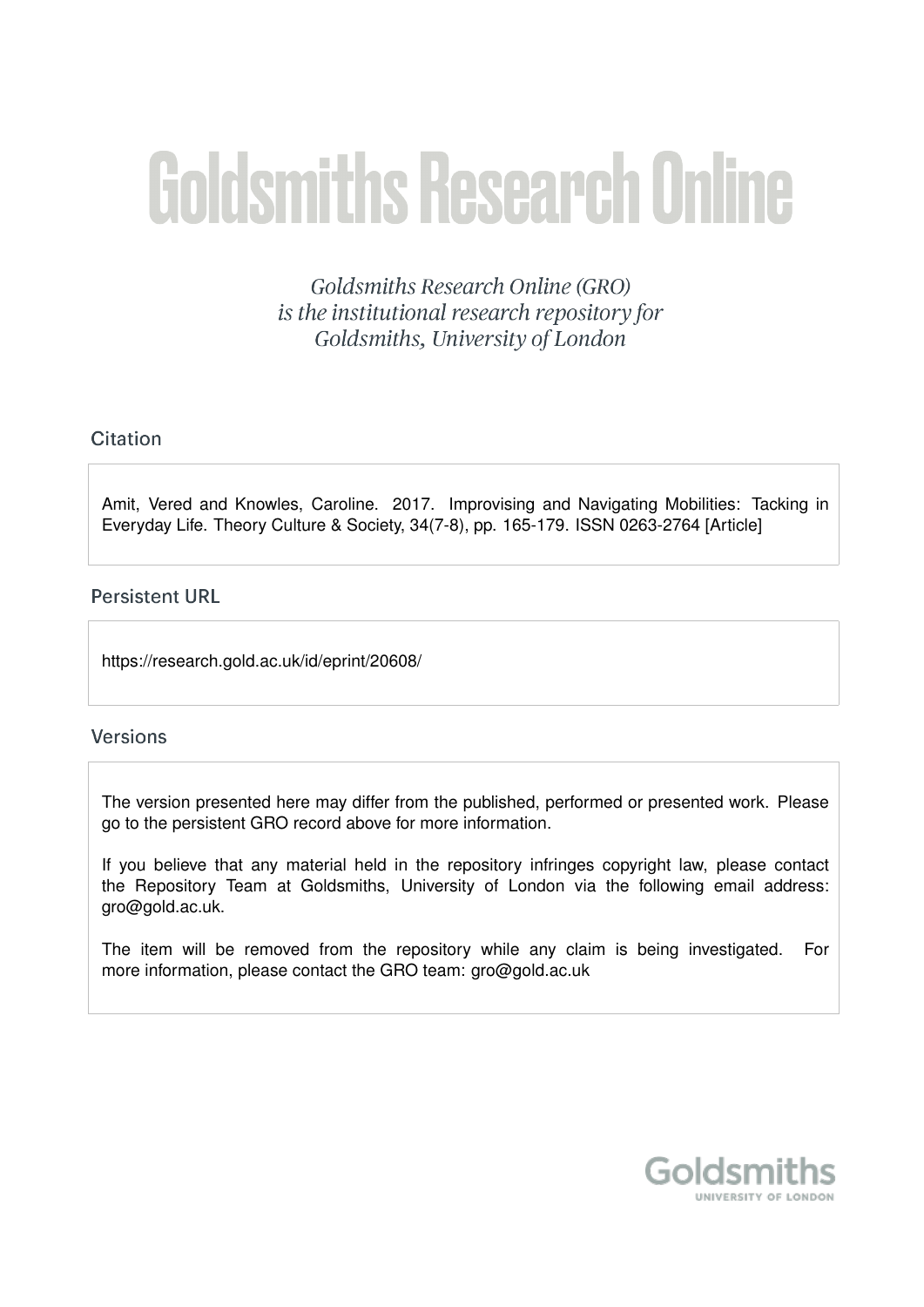### **Vered Amit and Caroline Knowles**

## **Tacking: Improvising and Navigating Mobilities and Everyday Life**

#### **Abstract**

This paper aims to deepen and extend theoretical understanding of mobility by exploring some of the mechanisms by which it operates. It introduces the concept and practices of 'tacking' as a as a frame for examining the creative processes of navigation and improvisation through which people approach and reflect on the irregularities and uncertainties of their everyday rounds, enacted or otherwise narrated as spatial biography; lives conceived in mobile-spatial terms. 'Tacking' also travels beyond this frame of reference, i.e. it is 'good to think with' across different substantive contexts of social interaction. Tacking suggests ongoing adjustment and modification that respond to shifting circumstances and may create new facts on the ground, which elicit further adjustments.

Key words: **Mobility, improvisation, navigation, spatial-biography**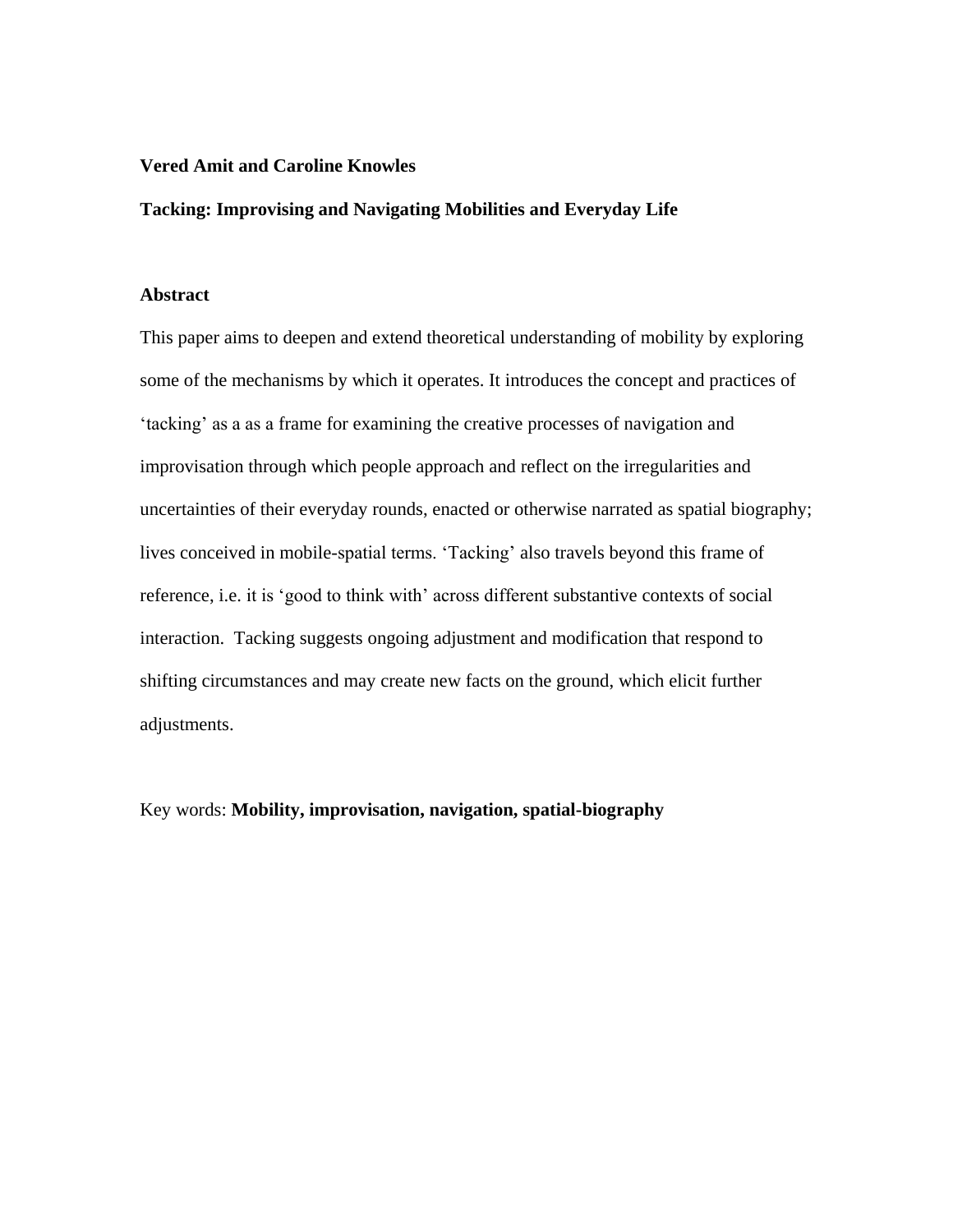#### **Introduction:**

We introduce a concept and practices of 'tacking' as a way of deepening and extending theoretical understanding of mobility by examining some of the creative modalities through which people approach the uncertainties of their everyday rounds. We will argue that 'tacking' can also be heuristically useful beyond this frame of reference, across a variety of substantive contexts of social interaction.

In the recent surge of mobility studies, two orientations are particularly relevant. First, is a growing willingness to consider the relationships between different sorts of journeys. Rather than assuming a priori that different forms of travel necessarily constitute separate silos of investigation, there is a much greater willingness to critically explore the convergences between them (Salazar 2016; Glick Schiller and Salazar 2013; Amit, 2012; Larsen, Urry and Axhausen 2006). Second, are moves away from treating mobility in terms of linear trajectory (Urry 2007:28-29). Yet the notion of mobility as a planned movement between two points, oriented towards clear goals still lingers even in literature that celebrates the openings afforded by an expanded notion of mobility. Jeffrey H. Cohen and Ibrahim Sirkeci welcome the reconceptualization of migration as 'mobility' for providing a 'dynamic term that emphasizes the changing, floating, fluid nature of this phenomenon and captures the regular as well as irregular moves of people' (2011:7). But they insist that migrants embark on journeys with well considered 'plans and goals in mind' and that the 'outcomes of moving, regardless of the conclusions are executed strategically and in a rational fashion (2011:13). It is precisely the 'regardless' that Cohen and Sirkeci relegate to a subclause that we wish to focus on in adopting the concept of tacking as an alternative to trajectory. Migration, we suggest, rarely involves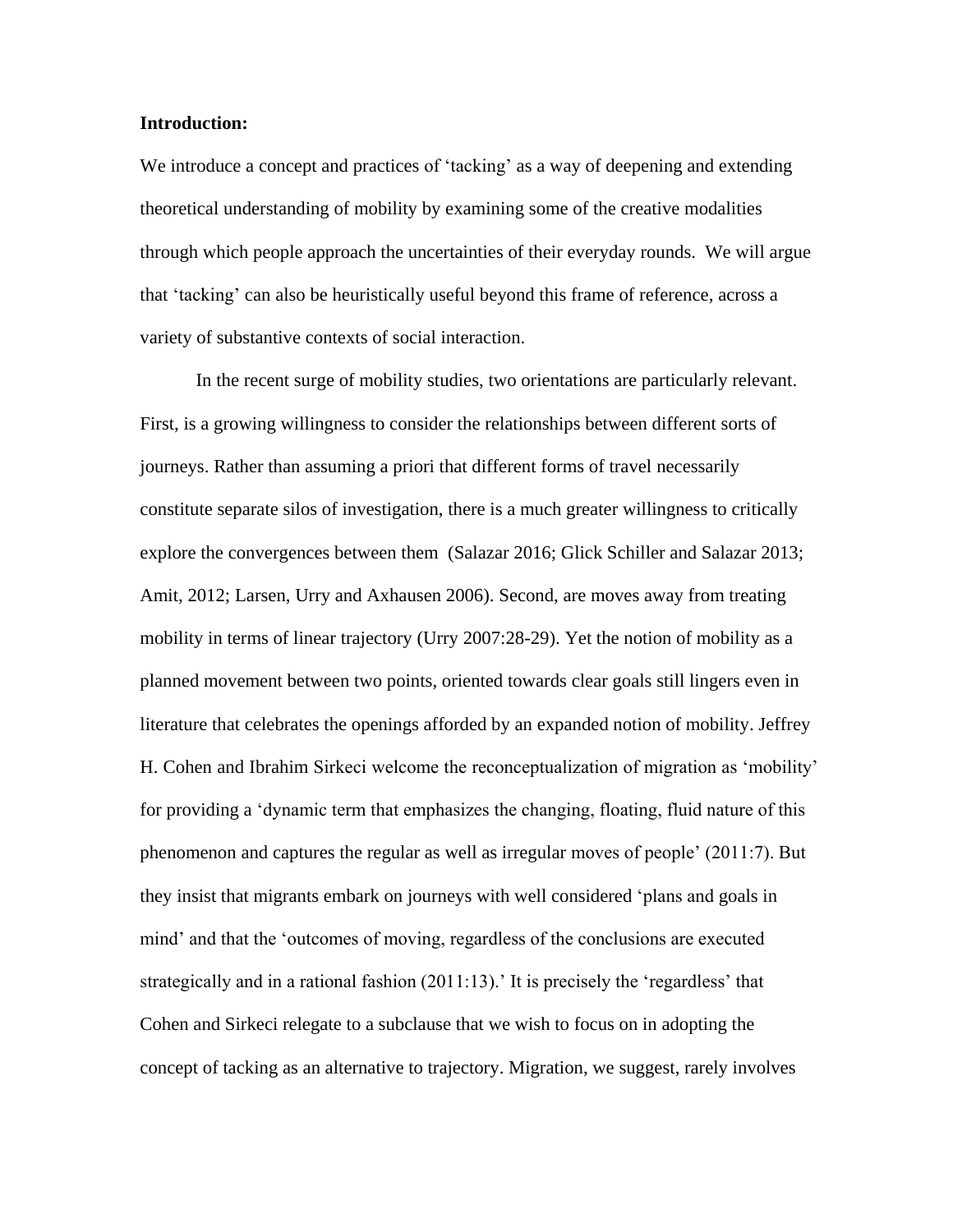*one* guiding plan because it rarely involves just *one* decision. It is more likely to involve a succession of choices over the course of changing circumstances. And an important aspect of moving around these shifts is the capacity to improvise, to navigate a change of course, to make new choices, to respond to new possibilities. Rather than dismissing the need for constant extemporization and *re*-preparing as a failure to achieve a planned objective, we suggest that these onuses deserve interrogation in their own right as central aspects of mobility and daily life more generally.

#### **Tacking: Improvisation and Navigation**

The dictionary definition of tacking has several connotations that are relevant to our concern with the interpolations shaping mobility:

- (i) a 'method of dealing with a situation or problem'
- (ii) fastening pieces together temporarily
- (iii) 'add or append to something already existing'
- (iv) 'change course'
- (v) 'make a series of changes of course'

[\(https://en.oxforddictionaries.com/definition/tack\)](https://en.oxforddictionaries.com/definition/tack)

In all of these usages, tacking suggests processes of ongoing adjustment and modification. To keep moving, a person may have to shift away from their original destination rather than continue to navigate in a direct line. But this kind of shift relies on a combination of knowledge, experience and improvisation. In its nautical application, sailors who have learned this maneuver still have to exercise their own capacity to evaluate which of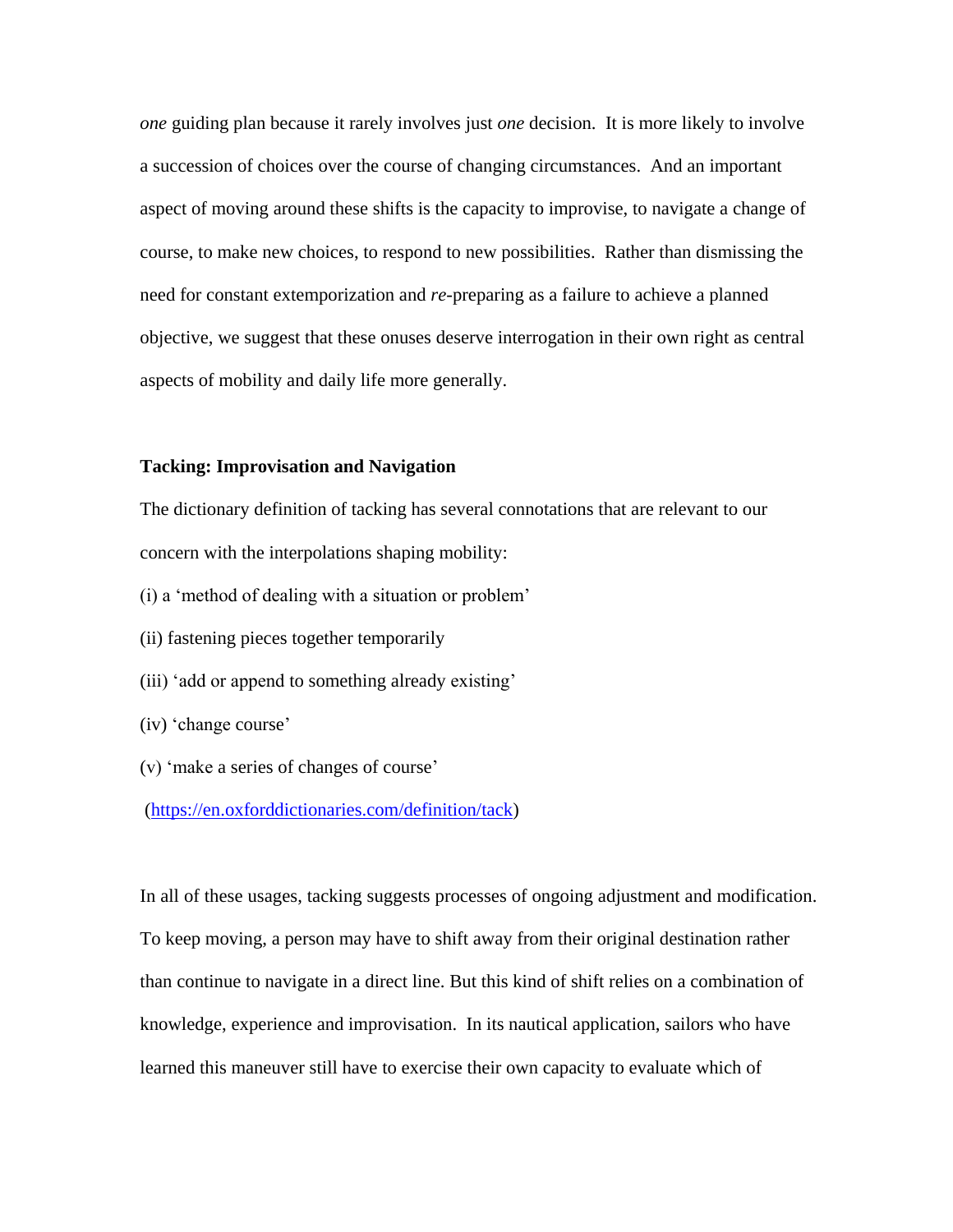several possible tacks they might employ in shifting conditions. Tacking should not, however, be reduced only to the simple plotting of detours to get to one's original destination because the shifts of course entailed in tacking can also create new facts on the ground that in turn require further adjustments, choices and orientations.

When applied to daily lives and mobilities, tacking is creative but modest in its immediate ambitions: people trying to improvise in response to new information or changed circumstances, to get by, rather than to radically challenge the structures through which they are navigating. In this sense, tacking is consonant with de Certeau's (1984) notion of tactics, rather than strategy. But this modesty of ambitions should not blind us to the possibility that its ramifications may be more or less consequential for the navigator. Nor can we know at the outset the cumulative effects of these small- scale actions and choices. As Tim Ingold has noted, the simple movements of pedestrians can dramatically transform the landscape. 'When the same paths are repeatedly trodden, especially by heavy boots, the consequences may be quite dramatic, amounting in places to severe erosion. Surfaces are indeed transformed' (Ingold, 2004: 333). Far from digressions from an overriding plan, the extemporaneous redirections and combinations that tacking invokes are integral to the way in which people move through the world and reflect on it prospectively and retrospectively.

Tacking thus relies on processes of navigation and improvisation that we have found useful in our previous work (Amit 2012 and 2010; Amit & Fog Olwig 2011; Knowles 2014a,and b, 2013, 2012, 2010, and Knowles and Harper 2009) and that work well in translation. Concepts based on practices like navigation or improvisation are 'good to think with' *across* different situations, and we hope that our use of them in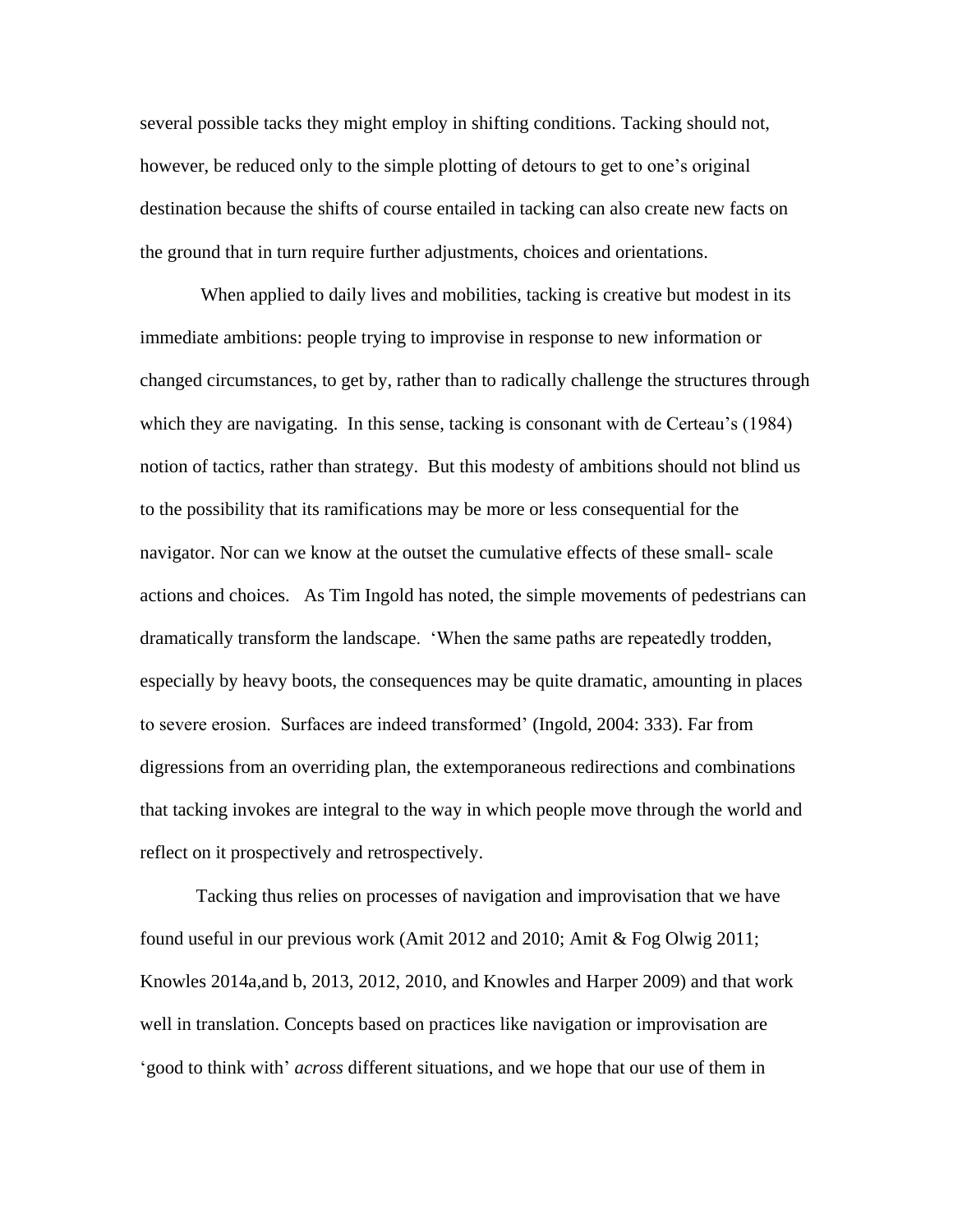exploring different forms of mobility can highlight their relevance to other social contexts of everyday life and biography.

Not only are a variety of different activities and situations shaped by processes of navigation and improvisation that we are associating with tacking but as mobility itself is an integral part of living, so it is deeply imbricated in the composition of people's lives. Mobility can be conceptualized as biography-conceived-in-mobile-spatial terms. We call this spatial biography: the presentation of life-stories as a threading together of its places of enactment, sequenced by time, and, the travel and other spatial connective practices linking them. While all lives are mobile in the sense that living is an inherently motile activity; lives that have been lived across distinctive territories are often conceptualized and narrated in terms of their spatially imagined sequences, as lived here and then there. Spatial biography may be narrated as verbalized stories; yet simply living in sequences of distinct spaces is a form of narration as enactment, as *doing* spatial biography, and these too are open to the scrutiny of researchers. While spatial biography is an individual set of enactments, it intersects with others' biographies too, opening spaces for agreement, dissonance and negotiation.

Finally we want to note that concepts like tacking, navigation and improvisation assume the continual emergence of new circumstances and unforeseen eventualities, on different scales. Two things then become important: the temporalities and intensities of change; and the attention, flexibility and overall creativity required to navigate it.

#### **Improvisation:**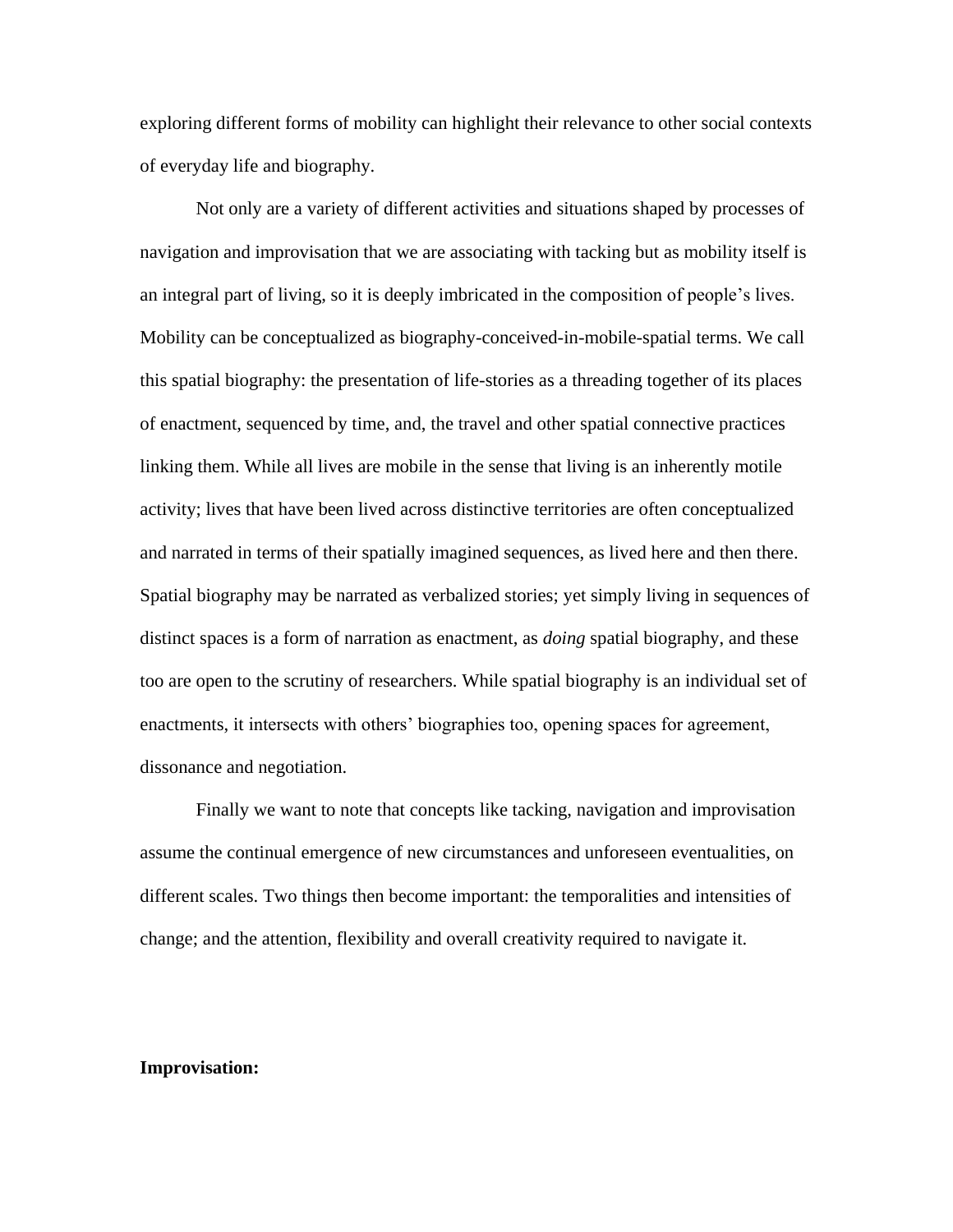Improvisation is an in-between phenomenon –or better, some sort of paradox. It is always situated between the known and the unknown, between planned action and unintended behavior, between the unique and the routine (Breyer et al, 2011:188).

While it is not unusual to find reference to improvisation in scholarly accounts of everyday encounters, it has more often been invoked in its commonsensical understanding as an impromptu performance or creation than as a fully developed analytical concept<sup>1</sup>. Two notable and linked exceptions to this tendency include detailed attention to improvisation within studies of the performance arts, especially of jazz (Banes, 1980; Berliner, 1994; Faulkner & Becker 2009) along with the recent interest in improvisation within organizational studies inspired by the 'jazz metaphor' (Da Cunha et al, 2003:567). There are three areas of concern in the interrogation of improvisation in these and other fields that have particular relevance for our interest in mobility: (i) inventiveness; (ii) timing; and, (iii) the unexpected.

(i) *Inventiveness*: How inventive is improvisation? In reflecting on his experiences, the sociologist and jazz pianist Howard Becker argued that most improvising is 'not quite so inventive as the language we used […] made out' (2000:171). While spontaneous, 'created at that moment' and distinctive to a degree, the solo choruses performed in jam sessions were assembled from bits and pieces performed many times. The repetitions of slight variations on familiar themes, when extended to accommodate the multiple solos of guest musicians, were as likely to bore participants as to surprise them. Becker argued that this reflected the 'etiquette' of jam sessions, which among other considerations had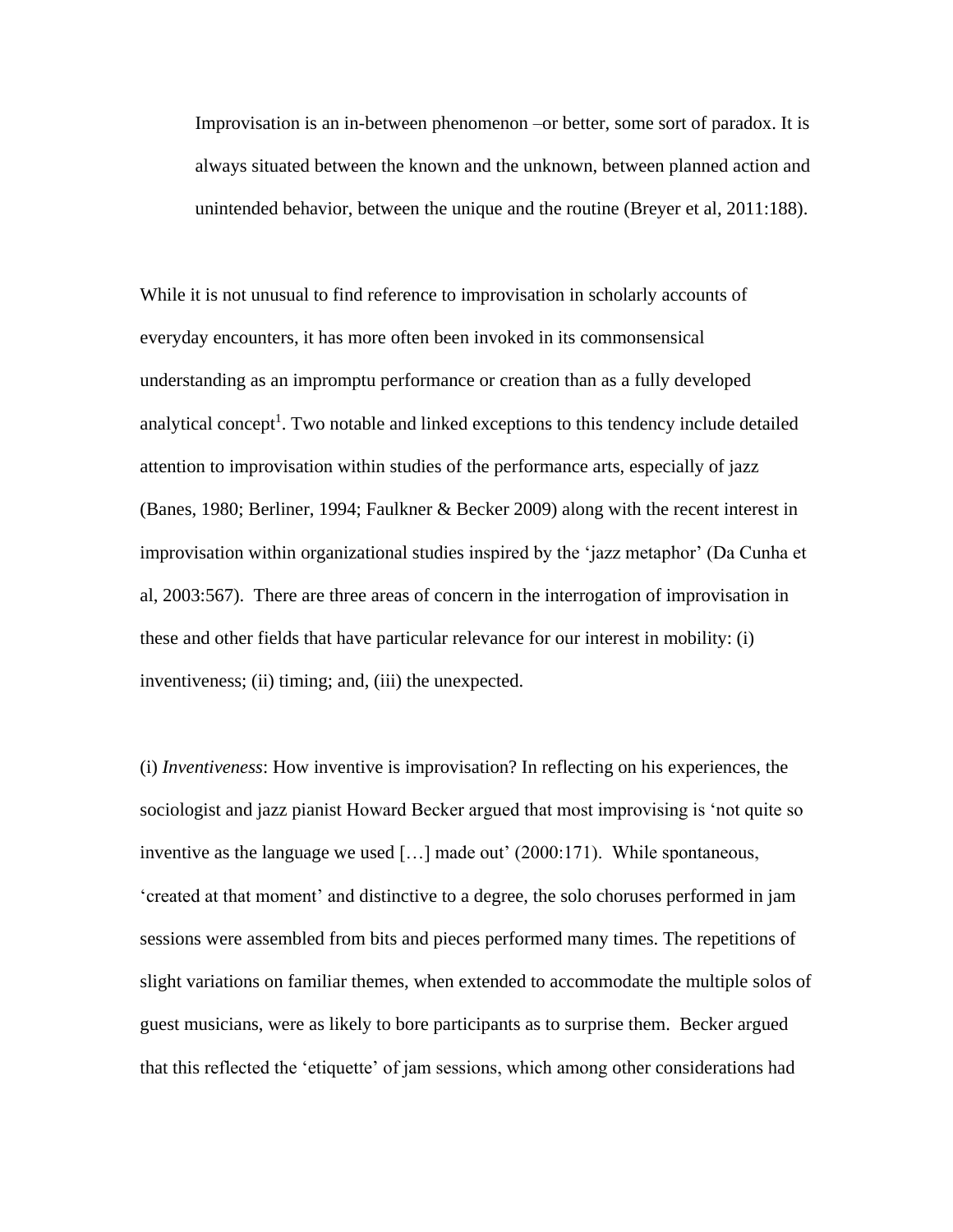to respect audience expectations about the kinds of improvisations they anticipated. Debra Cash has criticized Becker's account for overly minimizing the *surprise* proffered by improvisation (Cash, 2000:179). Cash has further argued that the particular circumstances of Becker's semiprofessional experience –shared traditions of musical training, familiar performance landmarks and hierarchies of skill – cannot be treated as 'paradigmatic of improvisatory art in general' (2000:178). Similarly da Cunha et al argue that as a metaphor for organizational improvisation, jazz is limited because its performance settings are much less variable than its organizational counterparts (2003:585). In other words, jazz, that archetype of creative extemporization, actually seems to present a rather conservative and predictably structured format for improvisation.

But Becker's observations have usefully highlighted a more general question in the dynamics of improvisation regarding the interaction between the known and the unknown, the planned and the unexpected. How much innovation is actually involved in most improvisations? How much of improvisation is a matter of 'making do with available materials' (Da Cunha et al., 2003:580) rather than introducing entirely new elements? What degree of digression does it take for an improvisation to be analytically significant? In their concern to identify the factors involved in 'successful organizational improvisation', Da Cunha et al. opted to focus only on those improvisations that involved 'considerable' deviations from routine practices or planned actions (2003:578). In delineating their field of inquiry in this way, they were drawing on a longstanding scholarly tradition that has tended to associate innovation with *extra*ordinary disjunctures (Amit 2015). But training our analytical attention only on improvisation that achieves a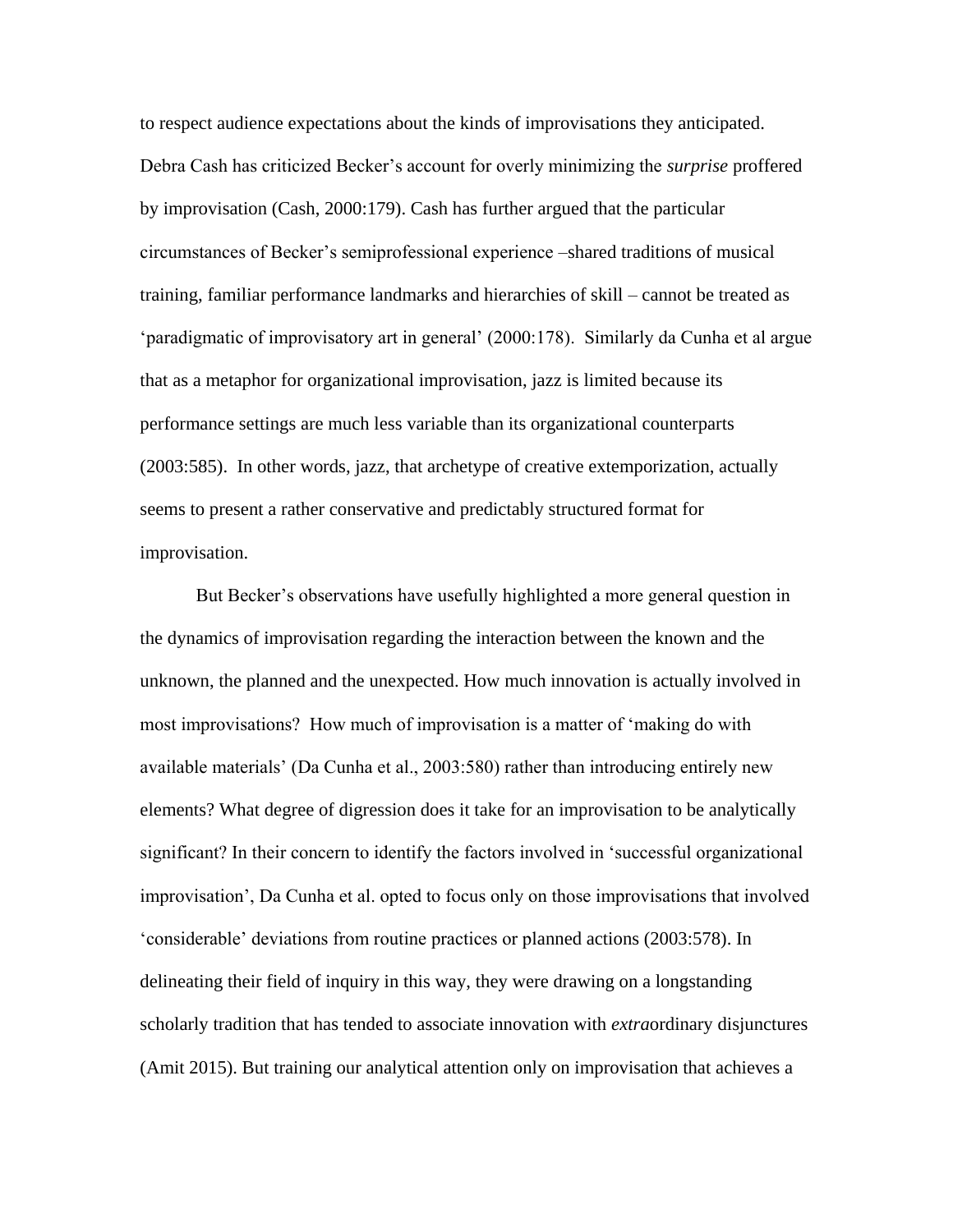certain magnitude or dramatic surprise (Cash 2000) restricts its significance to the kind of extemporaneousness that produces broader paradigm shifts or entirely new cultural forms; dismissing as insignificant the forms of inventiveness through which most people respond creatively to the world around them.

Many of the improvisations that are fashioned by people in the course of their journeys may be personally meaningful to their own plans or circumstances but otherwise seem invisible. The improvisations that may be involved when a traveler changes tack because of news about an unexpected roadblock, a cancelled train or flight, vicissitudes at their intended destination or new visa requirements may be more or less consequential for the person in question or their immediate interlocutors, but of little concern beyond. These improvisations are more usually attributable to the realm of 'tactics' than 'strategy' (de Certeau 1984).

(ii) *Timing*: According to de Certeau, 'a tactic depends on time – it is always on the watch for opportunities that must be seized "on the wing". Whatever it wins, it does not keep. It must constantly manipulate events in order to turn them into "opportunities" (1984:xix).' de Certeau's description resonates with the conventional notion of improvisation as being of the moment. In this interpretation tactics are a matter of 'making do', making the most of circumstances as they arise rather than the power to stipulate the conditions in which resourcefulness is practiced.

Yet, the temporal embeddedness of these kinds of improvisations goes beyond either the moment in, or the relative degree of power/ powerlessness through, which they are exercised. Improvisation is both retrospective and prospective (Amit 2015). It draws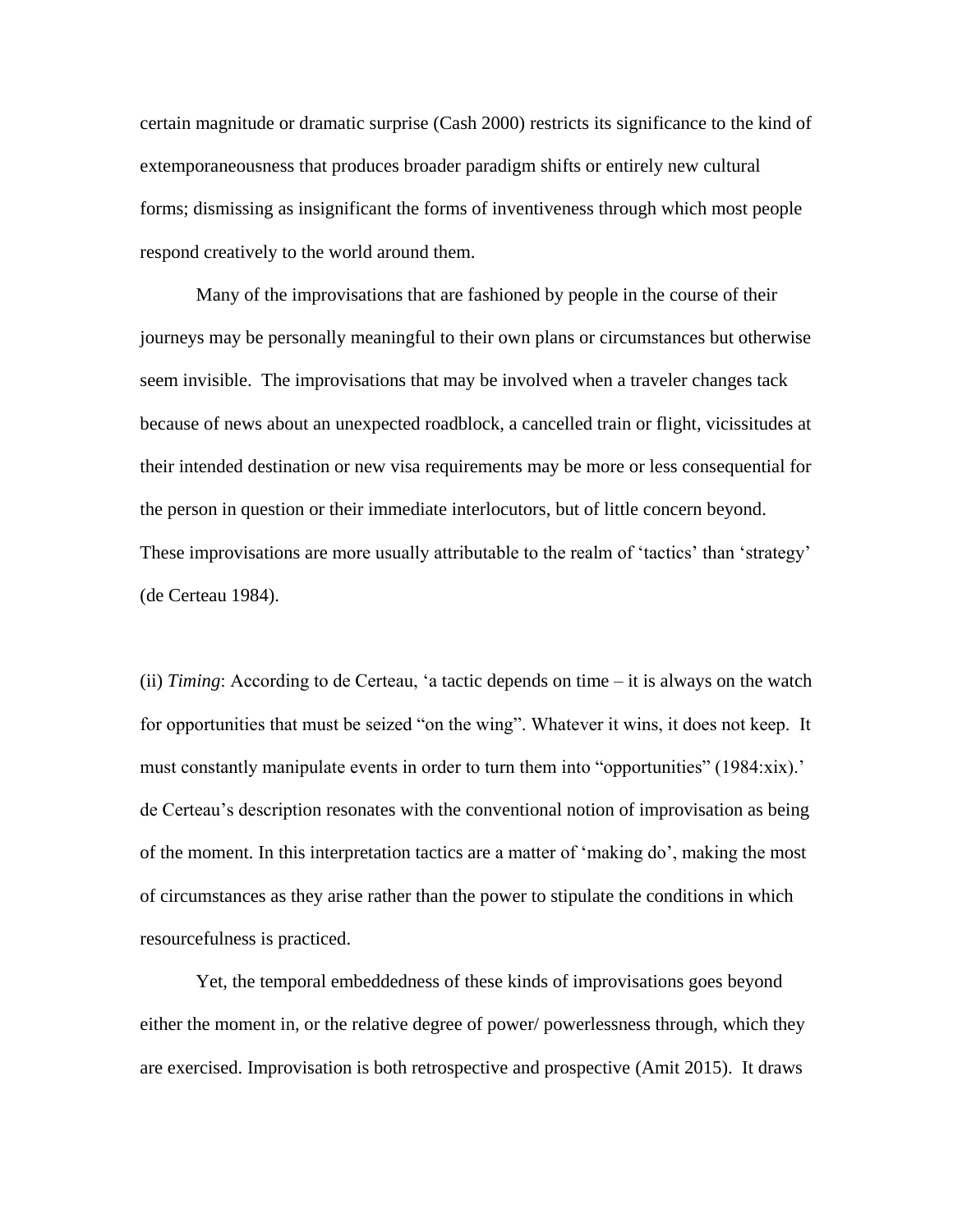on elements, skills and experiences that predate the moment or opportunity in which it is implemented and its form involves anticipation of the potential impact of implementing this tack (Becker 2000; Breyer et al 2011). But the reverberations of an improvisation are likely to reveal themselves in a variety of forms and interpretations over time. The outcomes of an action/decision might only become manifest as the situations it has influenced gradually emerge. The, implications of an action or decision may also be subject to a variety of interpretations as people age. One of the reasons that life histories have become so prominent in migration research is the way in which they reveal the selection of particular decisions or actions as critical dis/junctures in the light of subsequent decisions or actions rather than at the moment of implementation, including whether or not these were planned or improvised passages.

The notion that particular moments assume critical significance in fashioning life histories and/or subjectivity has resonated in recent scholarly literature through concepts such as 'vital conjuncture' or 'decision-event'. Jennifer Johnson-Hanks introduced the term 'vital conjunctures' to denote 'experiential knots during which potential futures are under debate and up for grabs' (2002:872). She argued that rather than posing 'liminal states between stable statuses[…][m]ost vital events – such as marriage, motherhood, and migration –are instead negotiable and contested, fraught with uncertainty, innovation, and ambivalence' (2002:865). Caroline Humphrey used the complementary concept of 'decision-event') to denote a moment out of the ordinary in which people 'open themselves to a radically different composition of the self, a switch that has a lasting effect' ((2008:371). These conceptions of key life moments are primarily future-oriented.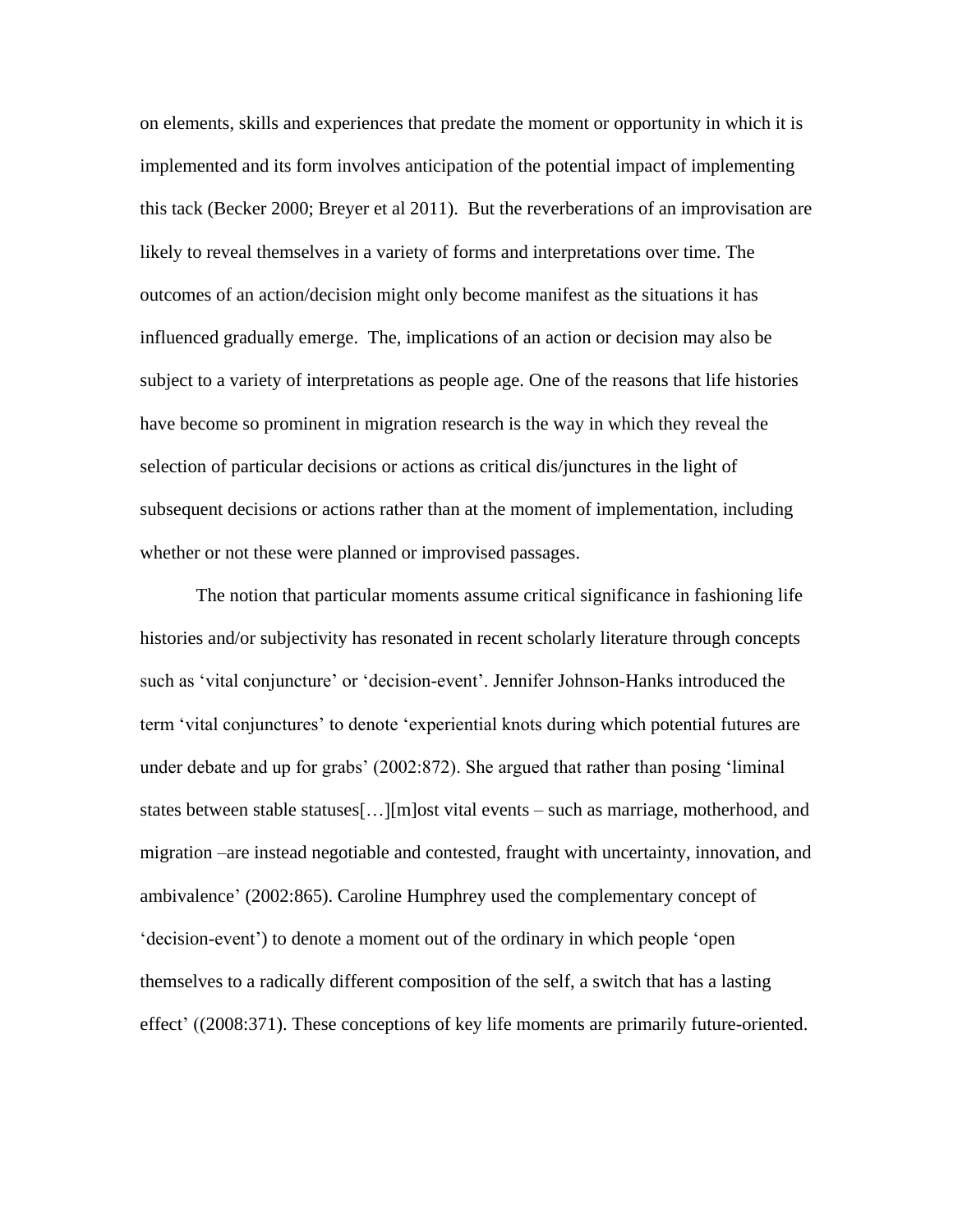Yet a moment, a decision, or a change of tack might only become 'vital' or 'radically different' in retrospect.

A problem with the insistence on the life altering, paradigm shifting, *extra*ordinary significance of pivotal moments of innovation is its implicit assumption that this intersection is *always* clear. The insistence on the distinction between everyday changes of tack and significant improvisation, between strategy and tactics, between vital and less consequential conjunctures, between more or less ordinary circumstances presumes a manifest and immediately apprehendable eureka moment. It also positions key life choices and changes of tack outside quotidian forms of improvisation. In contrast, Hallam and Ingold challenged 'the idea that the capacity for creative improvisation is exercised by individuals against the conventions of culture and society. Improvisation and creativity, we contend, are intrinsic to the very processes of social and cultural life' (2007:19).

Applied to the study of mobility, this positioning of improvisation enjoins us to examine the myriad judgments, reflections and changes of tack that are involved in moving through the world without prejudging their respective significance. Such an effort would be enabled by relinquishing any presumption that the continuum of shorter and longer journeys that we make over the course of our lives are oriented in a particular trajectory. If people on the move are not viewed as making their way towards one orienting destination and situation, then the question of significance becomes more readily sidelined towards a consideration of the more immediate as well as cumulative effects (or lack of them) of these day-to-day decisions and actions.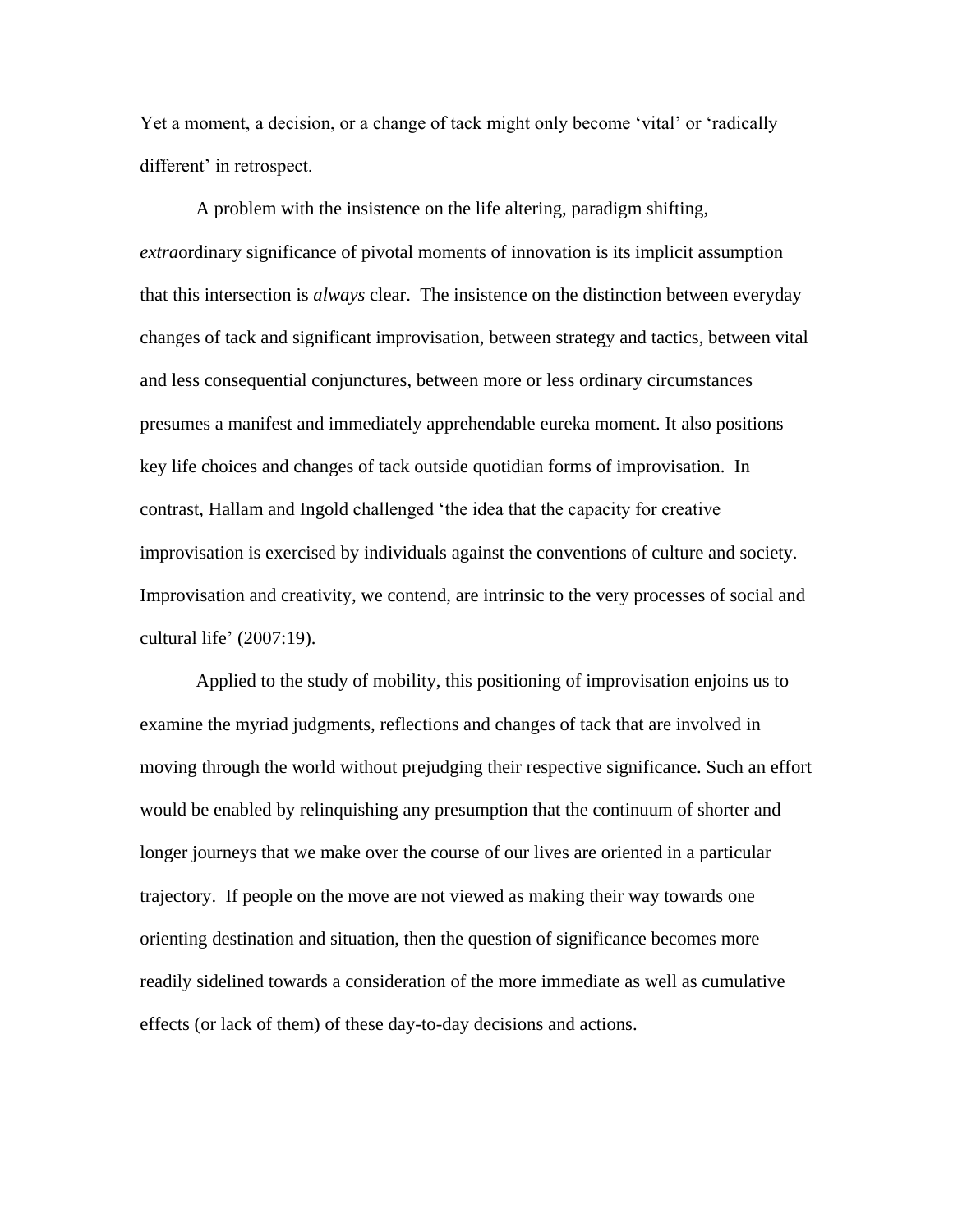(iii) *The unexpected*: Two principal treatments of the unexpected dominate scholarly discussions of improvisation. One concerns the unexpected nature of some forms of improvisation in and of themselves. In this, improvisation introduces unexpected elements into an environment or set of practices. It is this interpretation that Cash is drawing on in her argument that Becker's portrait of a jazz performance understates the *surprise* produced by improvisation. Drawing on Banes' (1980) description of 'contact improvisation', Cash argues that these performers 'were not "solving problems" in the way Becker assumes some jazz musicians will do in the privacy of a working session, but rather inventing new problems on the spot and pushing themselves to answer their own questions in ways that stressed and valorized the unexpected' (2000:179).

The second treatment frames improvisation as a necessarily unscripted response to unpredictable elements or developments. In some circumstances, the unexpected nature of these developments may be surprising because they demarcate an emerging gap between what protagonists envisaged would occur in a particular situation and what actually happened, and the improvised response that this gap obliged. Other circumstances can be expected to comprise unpredictable elements. The participants in these situations know that they cannot entirely anticipate the elements that this state of affairs comprises. In such a circumstance, one can *expect* the unexpected.

Some of the most interesting questions delineating mobility concern the extent of reliable information that people on the move can bring to different kinds of journeys and the factors that may shape the availability of this knowledge. To what extent are the features, conditions and outcomes involved in different forms of mobility knowable before the voyage is undertaken? Are travelers themselves aware of what kinds of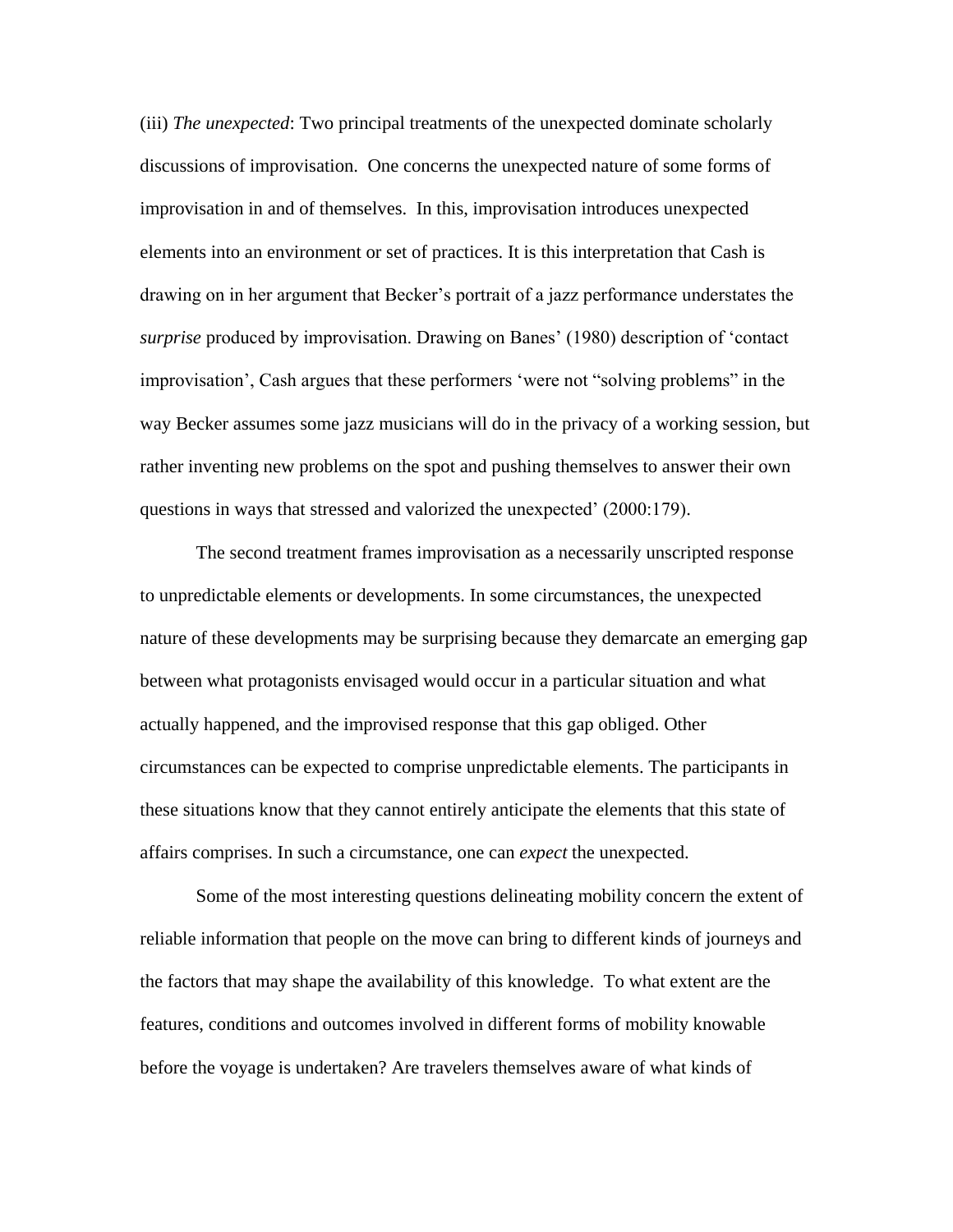processes they can't anticipate before embarking on particular journeys? What is the relationship between the expected unexpected and the surprising unexpected in different forms of mobility? Does physical distance serve as a likely influence on these questions of predictability? Are the resources – financial, network contacts, electronic communication, education, previous experiences of mobility, and so on – that travelers bring to their journeys critical interveners, shaping whether they are able to anticipate and plan? Or are these resources just as likely to shape the nature and effectiveness of the improvised responses of the traveler to the unknown elements of their journeys? Where some components can't be known in advance, does the preparation of the traveler enhance his/her capacity to assess and effectively improvise in response to these elements as they emerge?

These various modes of interface between the unexpected and improvisation are not mutually exclusive. A fruitful area of inquiry regarding mobility thus involves efforts to probe the relative significance, effects of and interactions between, the different forms of the unexpected, through which changes of tack by travelers take shape.

*Learning from Improvisation*: Improvisation is an unexceptional aspect of daily life. Even the most repetitive of tasks and routines are imbricated with some degree of extemporization. It is hard to imagine how one could get through a day without setting in motion opportunities 'on the wing' or implementing unscripted responses to events as they occur. But many of these forms of inventiveness are sufficiently mundane that they can recede into the background. But if we overlook these practices as not sufficiently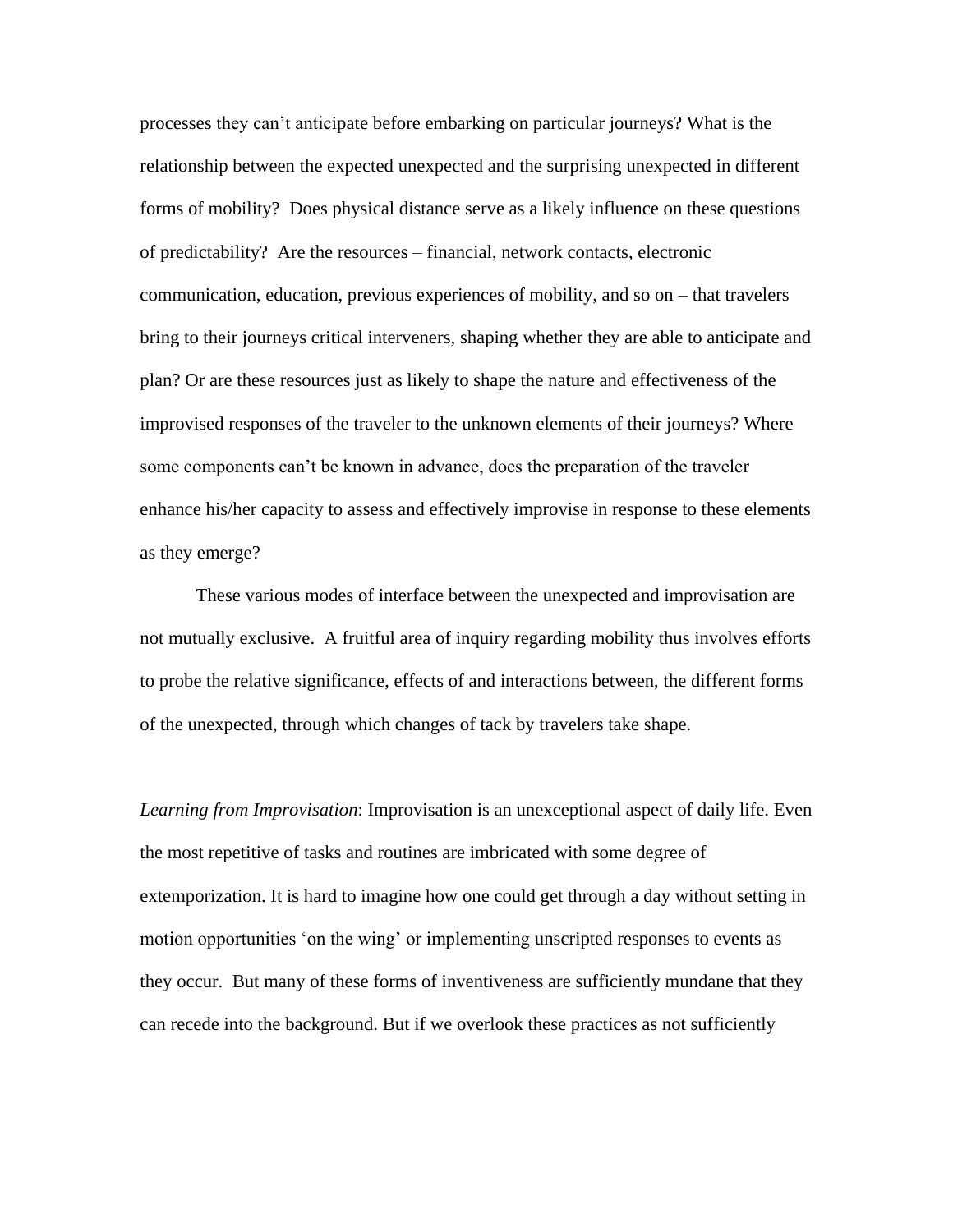dramatic to warrant much in the way of attention, we risk seriously underestimating the degree of ingenuity, calculation and effort that it takes to get through the day.

Attention to everyday improvisation serves as a useful link and caution. It reminds us of the dynamic and complex interaction between institutional constraints, resources, familiar conventions and mindful extemporization that link the crafting of mobility with other social practices. It reminds us that tacking pertains to shorter as well as longer journeys; it also links voyages of different scales and orientations to one another. After all, a change of tack is often a matter of shifting into a different kind of journey, even if only briefly.

#### **Navigation**

Navigation is commonly understood as a set of practices that facilitate crossing spaces separating distributed points, between a beginning and an end in a (broadly) linear fashion. It involves forward movement in a direction calibrated around a destination, and, sometimes encoded in a set of enabling technologies in maps, global positioning system (GPS) etc. It is understood in relation to the technologies appropriate for crossing a distance, a cognitive or actual measurement of the space separating two points; walking, driving, riding trains, bicycles etc. Navigation is about defined and spatially distributed points and the trajectories connecting them; it carries plans, strategies for achieving them and a sense of destination. This is *not* the understanding of navigation we want to work with.

Instead we propose a concept of navigation that is open and fluid, that condenses the lessons of many years of empirical engagement with transnational migration, and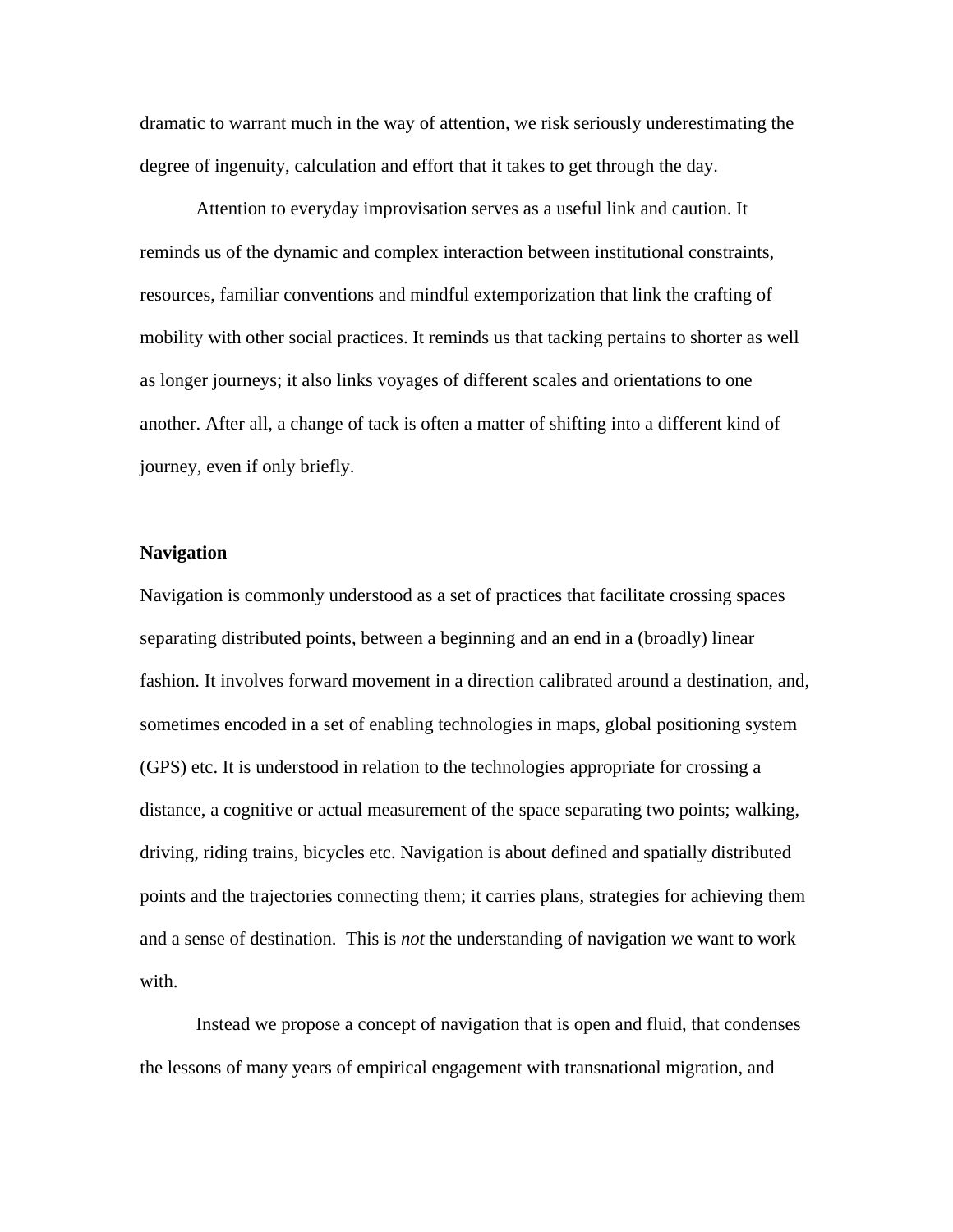which is closer to the ways in which people conceptualize and practice mobility. One that acknowledges that navigation involves motion within motion: that landscapes as well as people are cast around the choppy volatilities of uncertainty in some of the ways Henrik Vigh (2009) suggests. Our approach coheres around a number of strands of thinking.

The first is that we need a concept of navigation that dialogues with the practices and epistemologies of movement, with what movement might be, with the ways in which it can be understood, and with the ways in which it works. Brian Massumi (2002) points in some promising directions in suggesting that movement is always already underway, rather than discrete, temporally defined events with beginning and end points. Movement is usefully conceived as continuous transit, located in the scenes of everyday life, rather than requiring separate analytic treatment. Massumi also suggests that while movement inevitably dialogues with what constrains it, not least gravity, it is open to all sorts of possibility. In describing it as a kind of controlled falling, he suggests we understand movement as a letting go that opens into myriad unknown possibilities and indeterminations.

Building on this we suggest that navigation be disconnected from the determinations of trajectory, acknowledged as a much freer set of practices engaged in mobility-work, with finding a way through the world – way finding (Ingold 2000) - and embedded in processes and mechanics of continuous motion. We understand navigation as absorption with motion in un/conscious ways; continuous processes deeply imbricated in everyday lives, which do not need an end point, or any point. Way finding has a meandering uncertainty to it: setting off without the conceit of purpose or direction like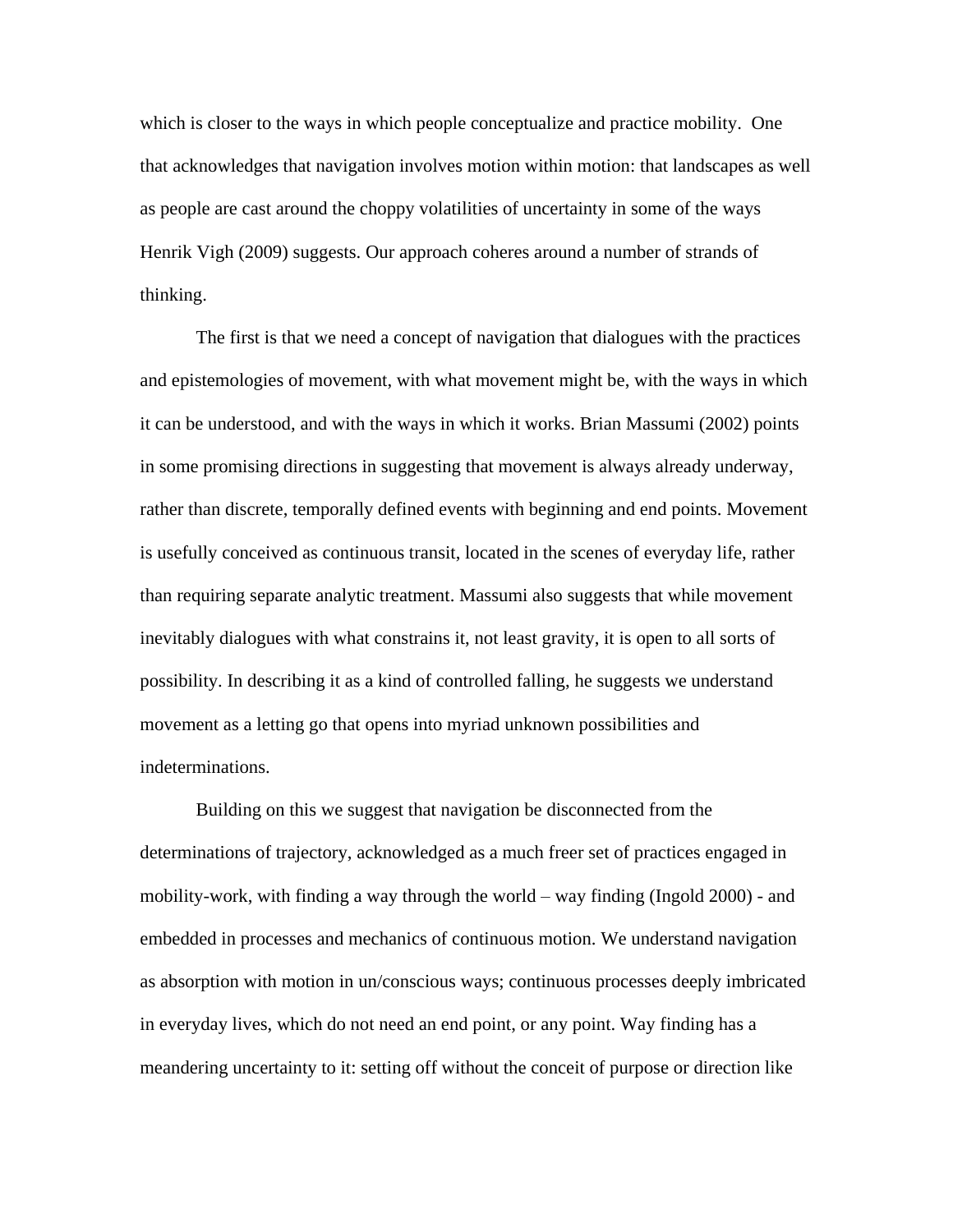Benjamin's (2002) flanneur.

Instead of finding a way through a terrain of spatially distributed points articulated as a trajectory, we suggest that navigation is open to all kinds of possibilities; that it operates in small-scaled, localized, encounters with time and space. We think navigation is about next steps, rather than grand plans. While transnational mobilities involve finding a way between widely distributed locations across nation state borders, these are the outcome of small local steps that precede them, and they open onto further local steps in new landscapes of everyday life. Navigation is pragmatic and concerned with short-term exigencies. Which raises interesting questions about which pragmatic short term exigencies lead on to distant landscapes and which do not.

The second strand of thinking is that navigation involves a deep and intense theoretical knowledge about how the world works on the one hand, combined with the flexibility to experiment as unforeseen conditions prevail, shifting what we think we know, on the other. Even in familiar territories there are surprises. Gell (1985) points out that navigation never involves a straightforward or fixed relationship with space. Discussing sailing between Micronesian Islands without the benefit of navigational instruments, Gell (1985:283) following Gladwin (1970) suggests that sailors adapt the navigational lore passed on by master navigators as theoretical knowledge, used to take account of prevailing winds, ocean currents and other factors (Ibid), which are never exactly those on which the theory is based, and which never quite fit what we think we know. Thus navigation demands deep knowledge, close attention, and the capacity for invention when things don't work in expected ways. Chance, risk and experimentation define navigation as flexibly operationalizing and adapting a deep 'intuitive' knowledge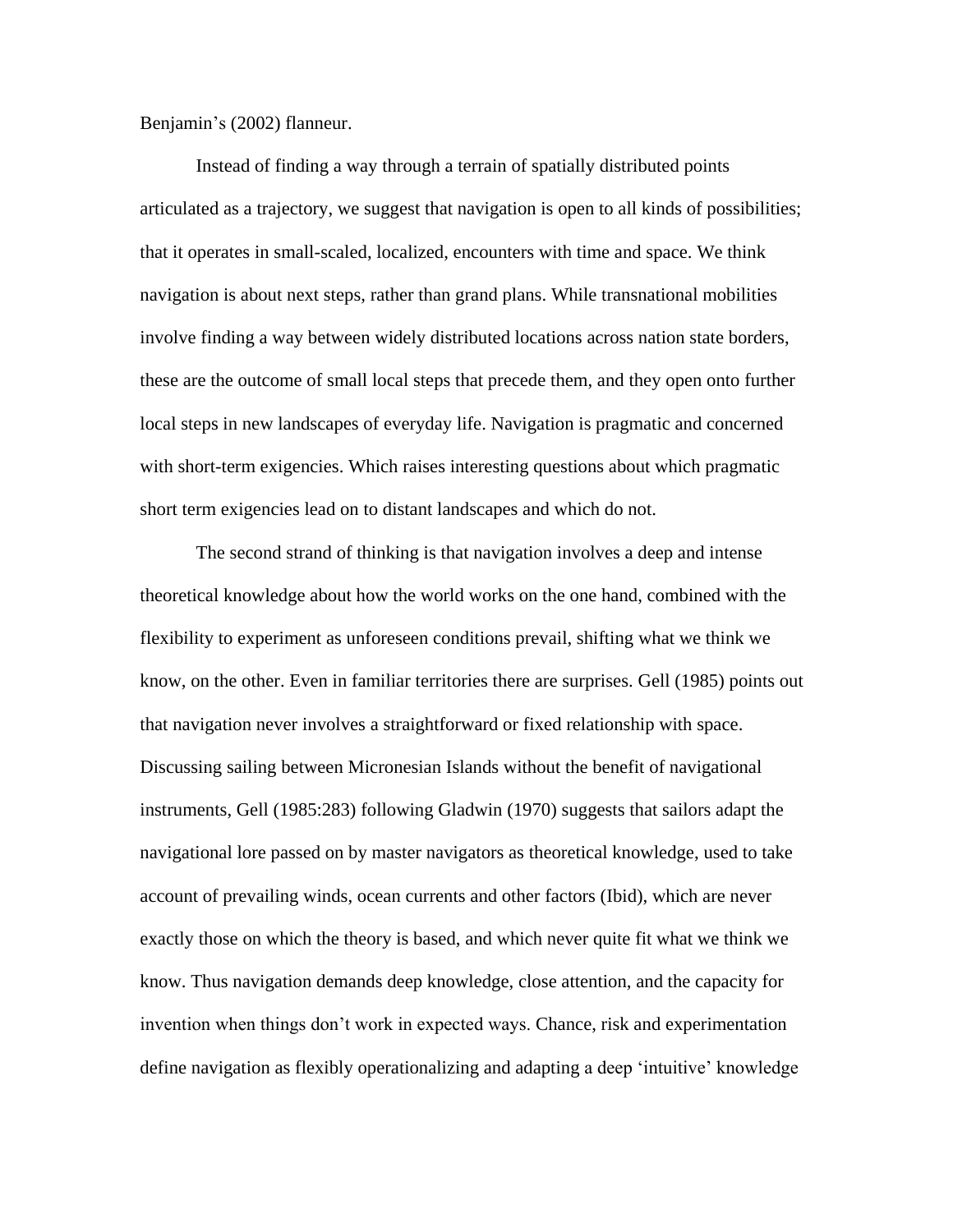of the how the world works. Even in the most directed end-point forms of navigation, plans go awry and experimentation offers the next move. We contend that navigation is an inherently fragile and tenuous process, articulated in shifting dialogues between knowledge and its application as practice; processes that are re-invented as situations evolve.

A third strand of our thinking relates to topographies. Navigation is about finding a way through the physicality of the world. But we know that space is socially formed: constituted through social relationships and social activities (Lefebvre 1991, de Certeau 1984), that it is open, emergent, and relational (Crouch 2010, Massey 2005). This opens all manner of contingencies in navigation that clearly entail social-spatial, and not just spatial, orientations. Navigation is thus a flexible set of practices for finding ways through complex social activities, relationships and apprehensions. In finding ways through spaces forged in complicated, layered social activities, relationships and movements, all sorts of unknown and unknowable contingencies are unleashed in what are delicate interactive processes with unknowable directions and consequences.

This is complicated in transnational navigation by the opacity of translation between more and less familiar social fabrics, compounding uncertainties in way finding. In transnational navigation knowledge of familiar social fabrics and practices often form a starting point in approaching the unfamiliar. Efforts at maintaining certainty in the face of overwhelming difficulty are particularly fragile and easily collapse when confronted with unexpected challenges.

A fourth strand of our thinking, extending understanding of the social textures of space, is that navigation, a repertoire of flexible actions for negotiating movement, is also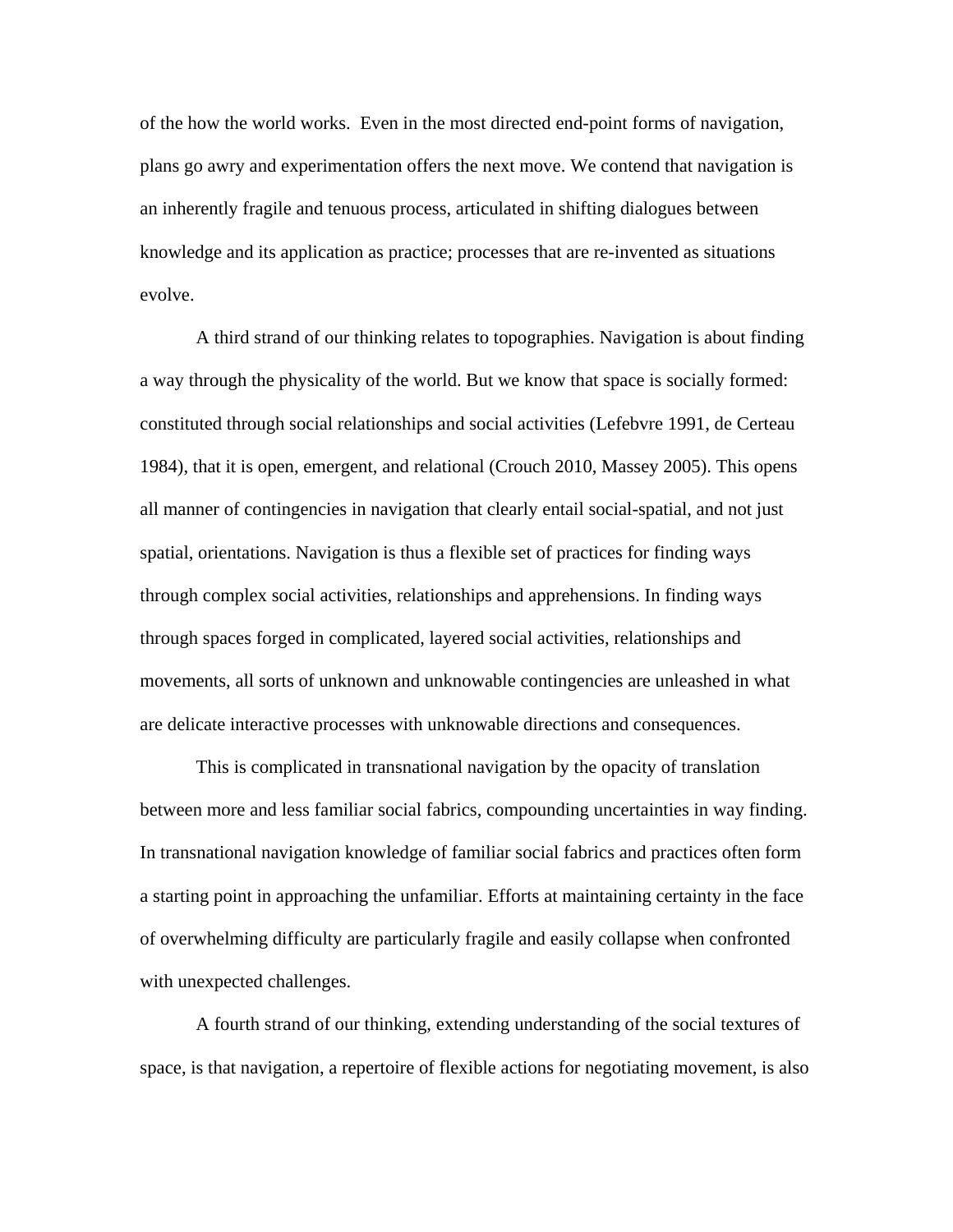one of space's constituting practices. Navigation itself construes the living vitality of space (Thrift and Dewsbury 2000, Crouch 2010:6, 62, Knowles 2014a) through the mobilities that converge upon it (Darroch 2010). Navigation shapes the character of space and how we might think about it, through the movements of people and objects it routes: what passes through a street, a neighbourhood, a city, co-constitutes it. Navigation must negotiate already moving elements of social fabrics; transit within further forms of transit, adding multi-layers of complexity, emergence and contingency.

These four strands of thinking reorient navigation away from settled points and the trajectories connecting them in an ordered sequencing of time and space. Instead we offer moving layers of complexity, contingencies that cannot be predicted, circumstances that demand constant reappraisal, movement within movement, provisional knowledge quickly superseded by new knowledge: all demanding new practical repertoires in dealings with the world and interactive social landscapes that morph unexpectedly. All bring the prospect of endless experimentation in finding a way to the next steps. In these iterations of navigation, time and space are anything but ordered and settled. In the absence of sequencing, they wait to be investigated contextually as they are enacted, as they are tacked together, as they are deployed in edging this way or that in surfing the prospects that present themselves at any given moment.

Having set out a more flexible framework for thinking about navigation, we turn to what is being navigated. The larger sweep of everyday life and different kinds of travel imbricated in it, are what is navigated. Mobility is integral to dwelling itself; dwelling, on whatever scale, is inherently mobile (Edensor 2007, Ingold 2000, Heidegger 1962). Transnational migrants also participate in shorter circulations with interlocutors who have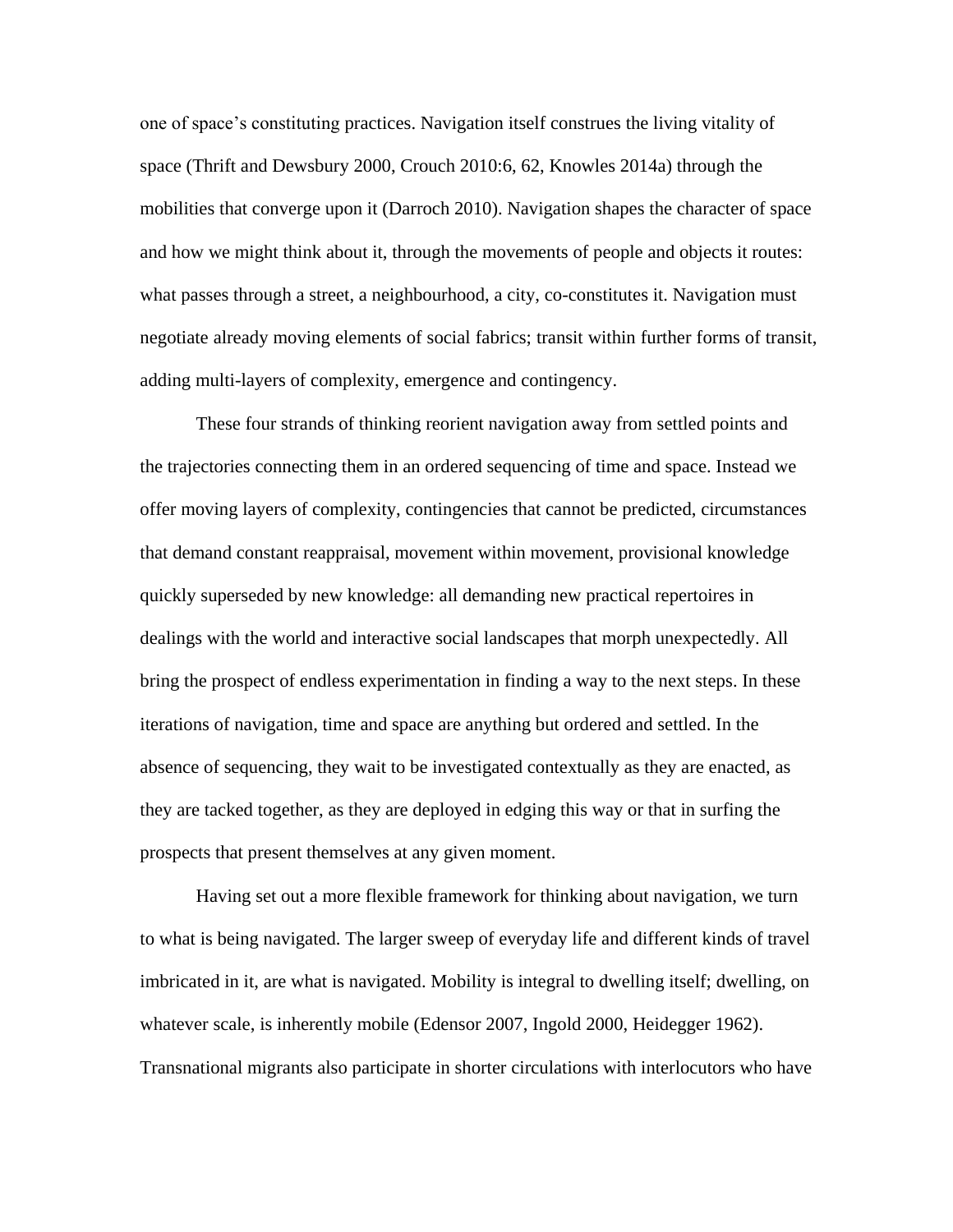not necessarily moved as far. They transport these scenes of everyday life to new locations, inter-dispersing short routine journeys with longer ones, in ways that have the potential to reshape landscapes of everyday life.

This formulation lies closer to how mobility is practiced and conceptualized by migrants themselves: part of the broader fabrics of their everyday lives and subject to repeated reinterpretation over the course of their lives. This is consistent with our understanding of navigation outlined above, which suggests that the reflections and decision-making entailed in tacking are called into play in routine and non-routine mobilities, in short and long distance movement. Although quotidian journeys take place on the equivalent of autopilot, this masks meticulous navigational performances, in which 'subliminally, information is being recorded, processed and manipulated in complicated ways' (Gell 1985:275). The everyday may be about repetition, but this doesn't equate to it being fixed, static, simpler, or already known. There is huge potential for the new (Hallam and Ingold 2007) and the unexpected, even in the routines of everyday. Everyday life is open ended and fluid (Edensor 2007; Gardiner 2000); it constantly mutates (Harrison: 2000:502) demanding a shifting and flexible repertoire of navigational strategies.

Everyday lives and navigational repertoires implicate the biographical subject. What are also being navigated are the stories of *lives* in mobile-spatial terms: spatial biography. Spatial biography foregrounds the spaces that condense the movements connecting and constituting them: the telling of a life through its scenes of enactment and co-composition, a here, and then a there, weaving time flexibly through the prism of memory, and the reconfigured modalities of space, as personal stories. These are narrated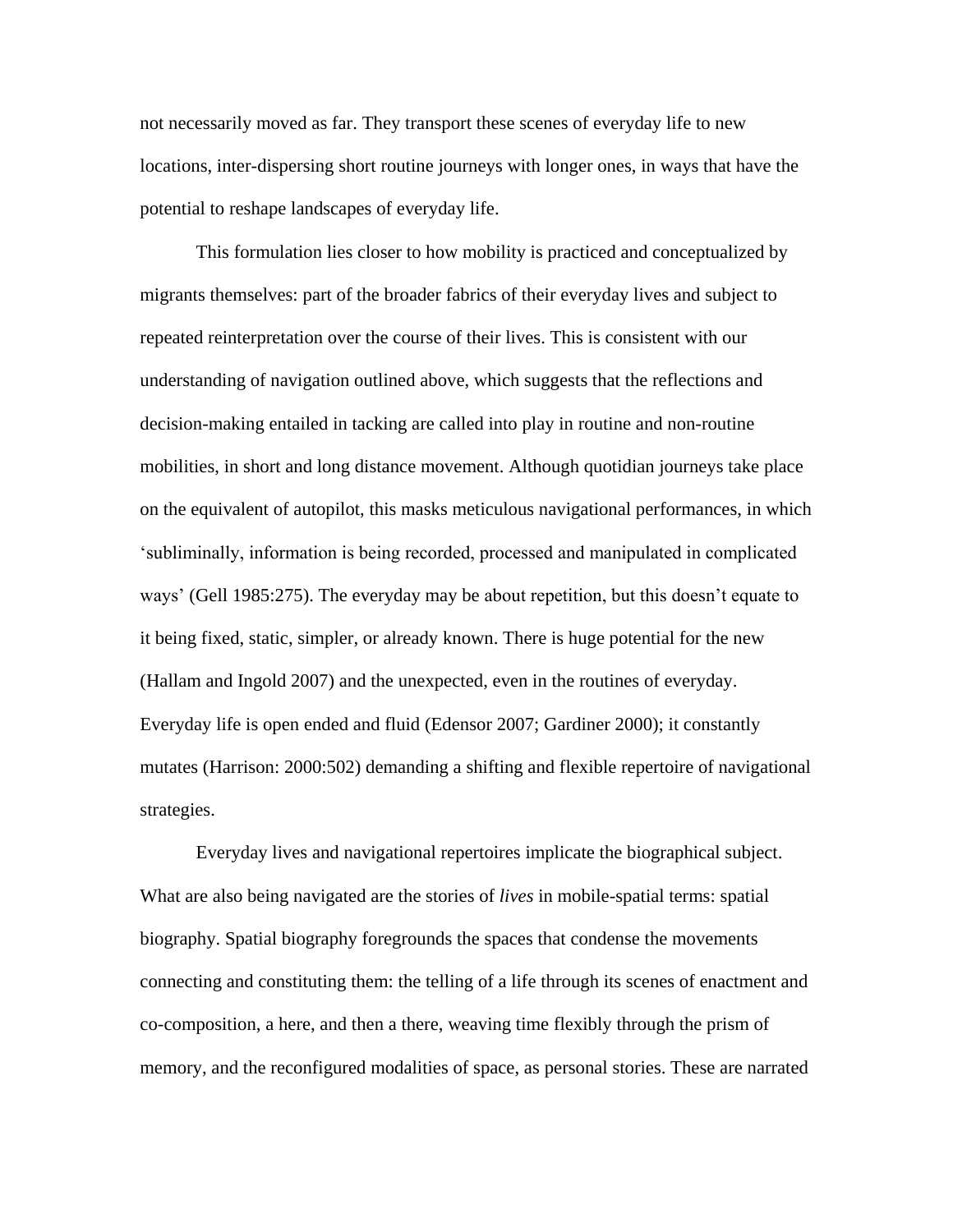through their compositional enactment, as forms of doing; they may or may not be narrated as verbal stories too. The latter require skills in reflecting upon life in these particular, spatial-temporal, terms. This is more likely in lives constituting spaces that are distinctive from each other; and which involve long-distance mobilities. Space, in other words, becomes legible in its distinctiveness and through the navigational practices involved in negotiating it. But enactments of space cover all forms of mobility, including the small-scaled and routine, made legible through mapping them. Pursuing an understanding of spatial biography a bit further we explore conceptions of subjectivity that underpin the biographical subject.

Spatial biography is neither about existential freedom, where anything can happen, nor is it over-determined by social conventions constraining movement and possibility. Subjects, what it means to be a person in the world (Taylor 1989:40), are generated through social conventions, flexible templates through which mobile subjects shape their lives. Briefly examining these exposes how much room for maneuver there is in being able to tack in different directions.

Subjectivity is conceptualized as mobile (Freeman 1993): adult subjects leave home and make a way through the world (Taylor 1989), along pathways directed by imperatives of self-development. More than encouragement to lead a particular kind of life, the trope of the journey embeds biblical wisdom guiding lifelong improvement. While journeys are heavily freighted with the imperative of self-improvement, this has no evident trajectory or endpoint, and is open to multiple directions and detours. Subjectivity also embeds ideas about a 'good life' (Taylor 1989) including industry and work, long ago noted by Weber in *The Protestant Ethic and the Spirit of Capitalism*. This, too,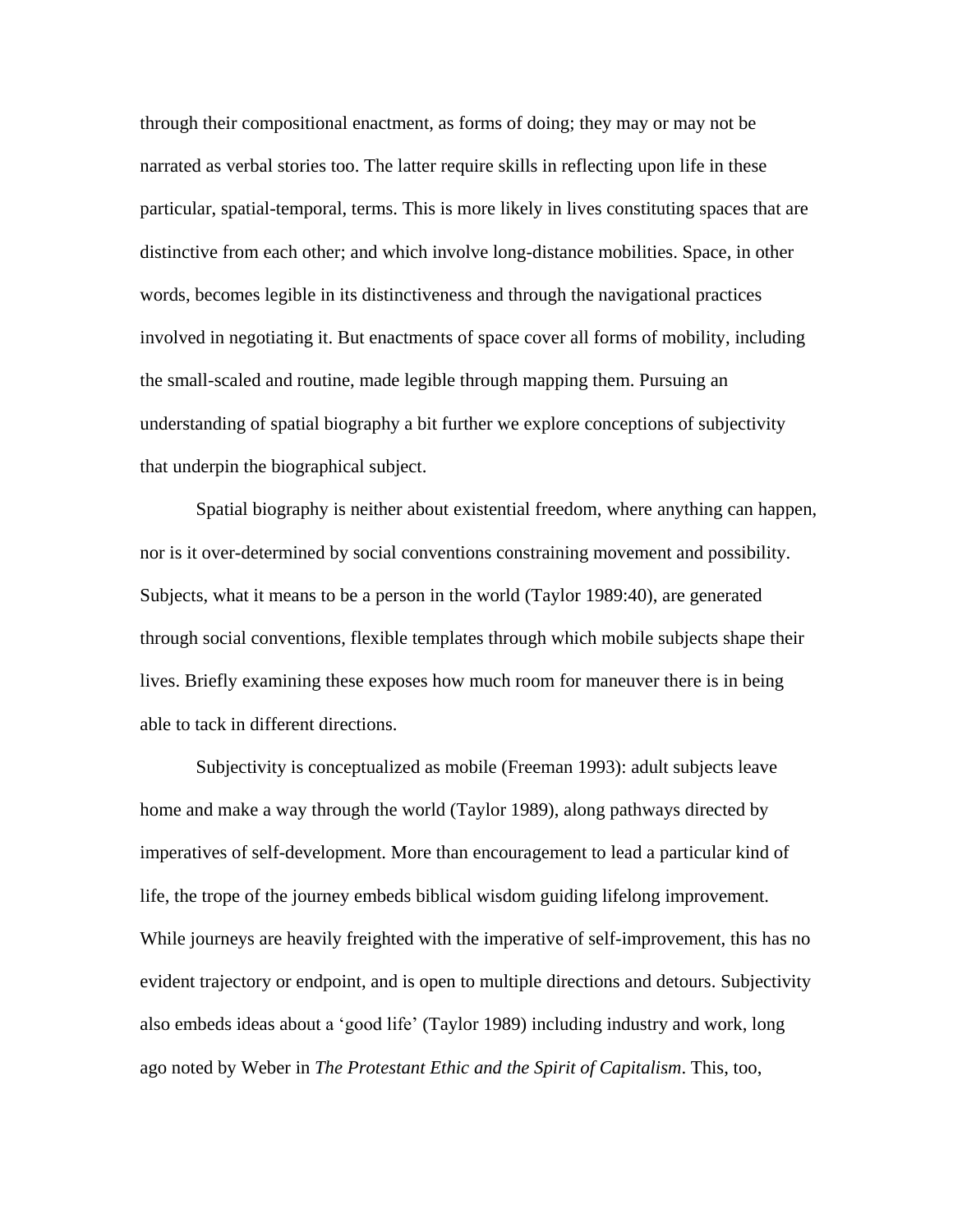leaves room for maneuver. Subjectivity is understood as intrinsically social (Mead 1952:144) and dialogical: selves operate among 'conversational partners' in webs of interlocution (Taylor 1989:35-36). If we add conceptions of subjectivity as episodic and discontinuous, as generated in the back and forth of social encounter, (Shotter 1997:9), there is scope for variation as interactive self-production generates new possibilities. Spatial biographies – like everyday lives - are negotiated with significant others: everyday life lived along the way.

#### Conclusion:

In this paper, we have argued that the emphasis on recalibrations, combinations and innovations connoted by the concept of tacking provides a useful frame through which to consider quotidian processes of navigation and improvisation. Tacking helps to reorient our attention away from the emphasis on planned trajectory that still lingers on in some literature on mobility towards the creative extemporization imbricated in movement over space and time (spatial biography) as well as in everyday life more broadly.

#### Endnotes

 $\overline{a}$ 

<sup>1</sup> A notable exception is Elizabeth Hallam and Tim Ingold's edited collection on *Cultural Creativity and Improvisation* 2007.

#### **References:**

Amit, Vered (2015) 'Disjuncture: The Creativity of, and Breaks in, Everyday Associations and Routines', In *Thinking through Sociality: An Anthropological*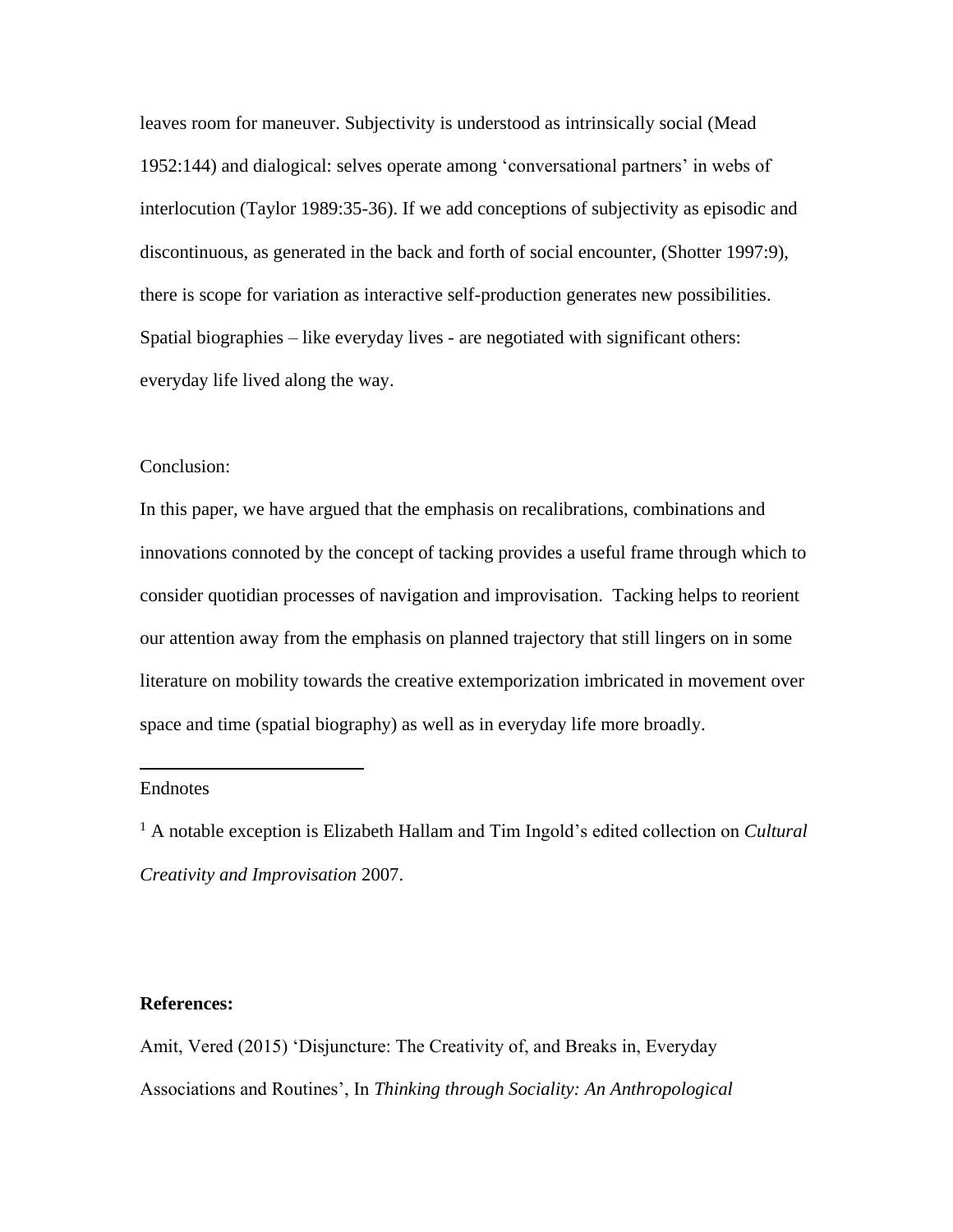*Interrogation of Key Concepts*, editor Vered Amit. Oxford and New York: Berghahn Books, pp.21-46.

Amit, Vered (2012) 'Migration and Other Forms of Movement', In *Sage Handbook of Social Anthropology*, eds. Richard Fardon et al. L.A., London, New Delhi, Singapore, Washington DC: Sage, pp.20-29.

Amit, Vered (2010) 'Serendipities, Uncertainties and Improvisations in Movement and Migration', In *The Ethnographic Self as Resource: Writing Memory into Ethnography*, editors, Peter Collins and Anselma Gallinat. Oxford and New York: Berghahn Books pp. 200-214.

Amit, Vered and Karen Fog Olwig (2011), 'Introduction' to 'Changes of Place: Interrogating the Continuities and Disjunctures of Movement', *Anthropologica* 53(1): 3-7. Banes, Sally (1980) *Terpsichore in sneakers: Post-modern dance*. Boston: Houghton Mifflin.

Becker, Howard S. (2000) 'The Etiquette of Improvisation', *Mind, Culture and Activity*, 7(3):171-176.

Benjamin, Walter (2002) *The Arcades Project*, Harvard University Press Paperback Berliner, Paul F. (1994) *Thinking in Jazz: The Infinite Art of Improvisation*. Chicago: University of Chicago Press.

Breyer, Thiemo; Oliver Ehmer and Stefan Pfänder (2011) 'Improvisation, temporality and emergent constructions', In *Constructions: Emerging and Emergent*, editors Peter Auer and Stefan Pfänder, Berlin and Boston: Walter de Gruyter GmbH & Co., pp.186- 217.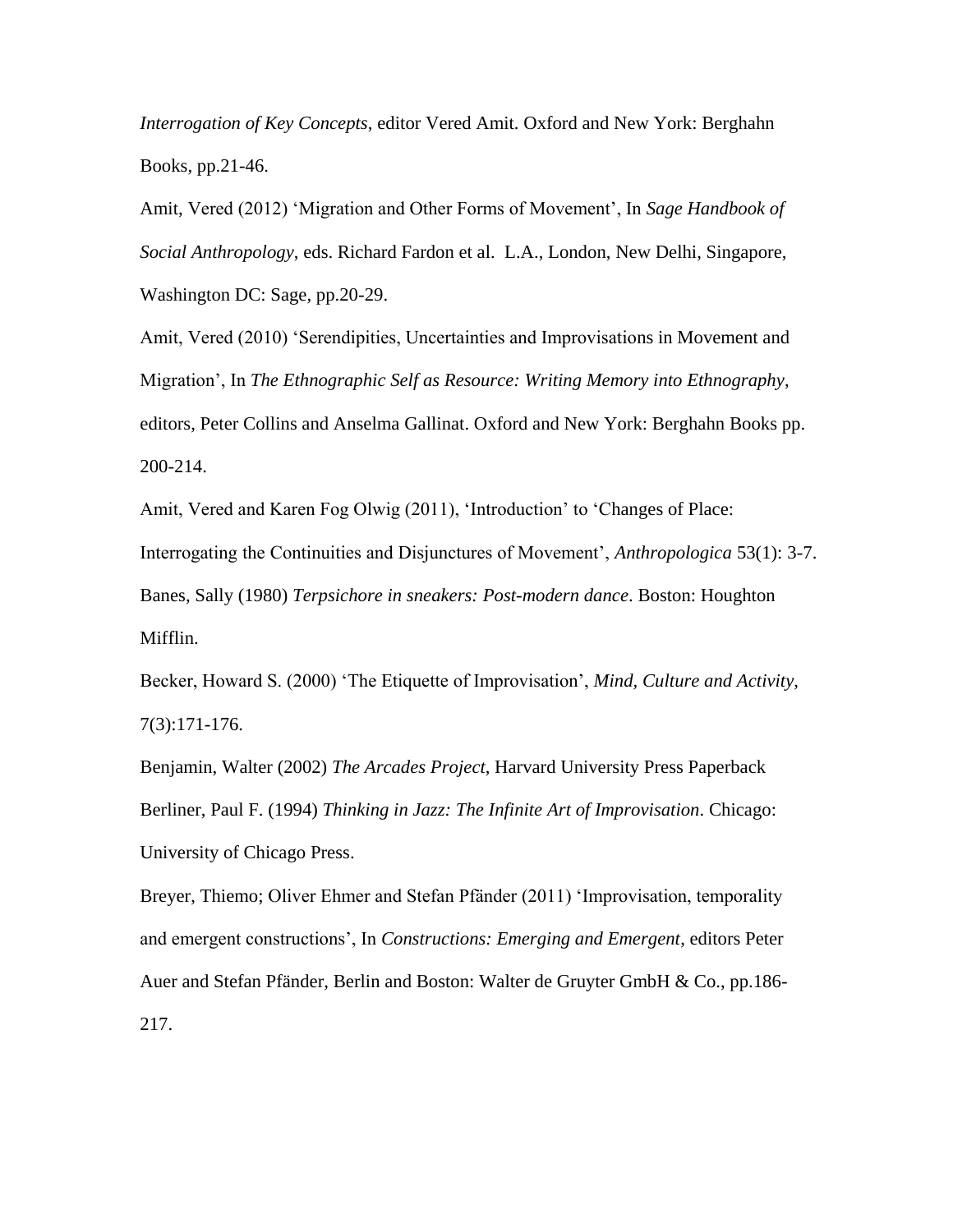Cash, Debra (2000) 'Response to Becker's "The Etiquette of Improvisation"', *Mind, Culture and Activity*, 7(3): 177-179.

Cohen, Jeffrey H. and Ibrahim Sirkeci (2011) *Cultures of Migration: The global nature of contemporary mobility*. Austin: University of Texas Press.

Crouch, David (2010) *Flirting with Space*, Farnham: Ashgate

Da Cunha, Joao Vieira, Ken Kamoche & Miguel Pina E. Cunha (2003) 'Organizational improvisation: A Contextual Approach', *International Review of Sociology*, 13 (3): 567- 589.

Darroch, Michael (2010) 'Language in the City; Language of the City', In *Circulation and the City: Essays on Urban Culture,* A. Boutros and W. Straw (eds)*,* Montreal:

McGill Queens University Press, p23-47

de Certeau, Michel (1984) *The Practice of Everyday Life.* Berkeley: Los Angeles

Edensor, Tim (2007) 'Mundane Mobilities, Performances and Spaces of Tourism', *Social and Cultural Geography* vol.8, No.2 pp199

Faulkner, Robert R. and Howard S. Becker (2009) *"Do You Know…?" The Jazz* 

*Repertoire in Action*. Chicago: University of Chicago Press.

Freeman, Mark (1993) *Rewriting the Self.* London: Routledge

Gardiner, Micheal (2000) *Critiques of Everyday Life*, London: Routledge

Gell, Alfred (1985) 'How to Read a Map: Remarks on the Practical Logic of Navigation,

*Man', New Series* vol.20 no 2 271-286 accessed 27-10-15

Gladwin, Thomas (1970) *East is a big bird: navigation and logic on Puluwat atoll*.

Cambridge, Mass: Harvard University Press.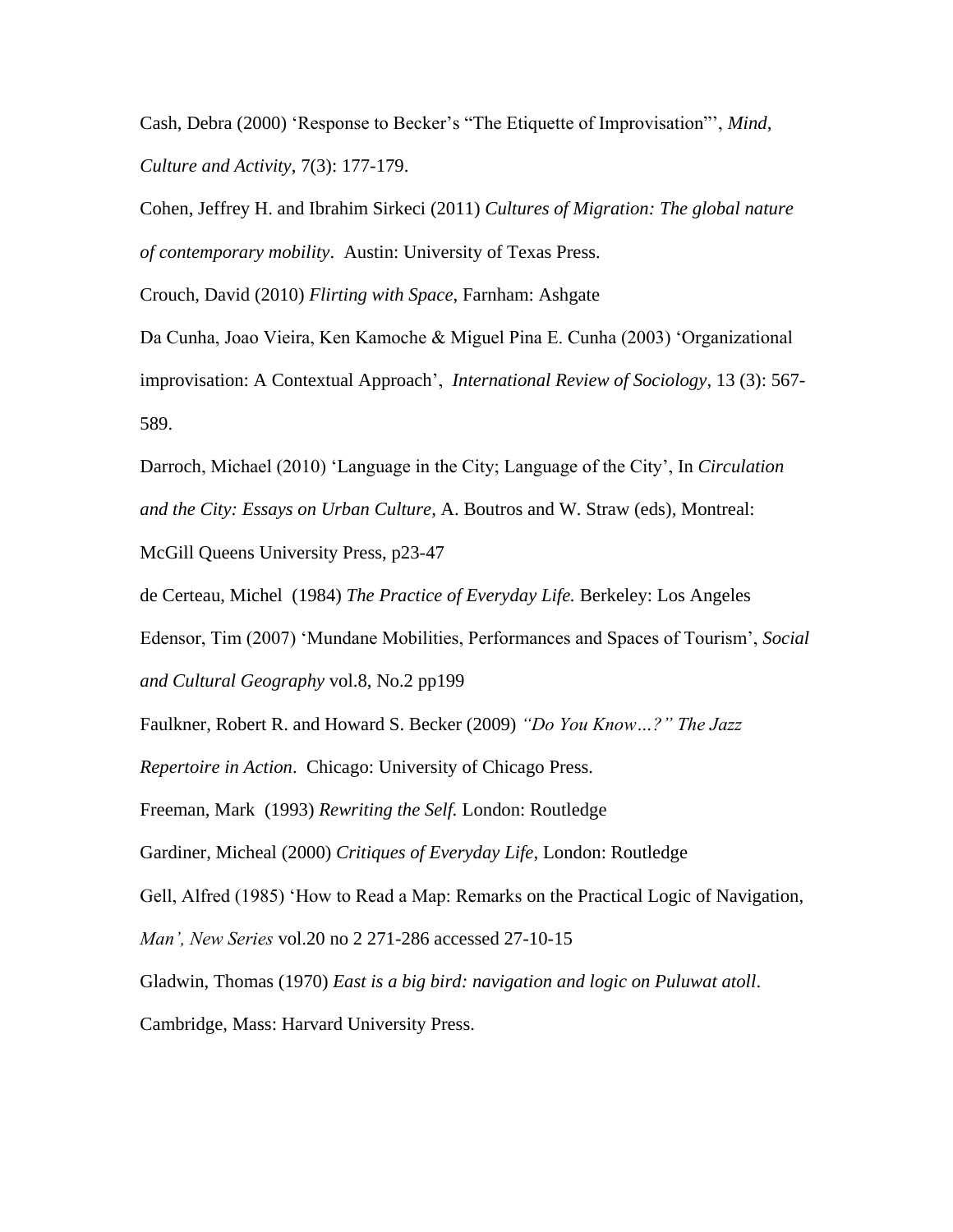Glick Schiller, Nina and Salazar, Noel B. (2013) 'Regimes of Mobility Across the Globe' *Journal of Ethnic and Migration Studies 39(2)* 183-200

Hallam, Elizabeth and Tim Ingold, (eds) (2007) *Creativity and Cultural Improvisation*. Oxford: Berg.

Hallam, Elizabeth and Ingold, Tim (2007), 'Creativity and Cultural Improvisation: An Introduction', in E Hallam and T. Ingold (eds), *Creativity and Cultural Improvisation,* Oxford: Berg 1-24.

Harrison, Paul (2000) 'Making Sense: embodiment and the sensibilities of everyday', *Environment and Planning D: Space and Society* vol.181, pp497-517

Heidegger, Martin (1962) *Being and Time*, New York: Harper and Row

Humphrey, Caroline (2008) 'Reassembling individual subjects: Events and decisions in troubled times', *Anthropological Theory*, 8 (4): 357-380.

Ingold, Tim (2000), *The Perception of the Environment*, London: Routledge.

Ingold, Tim (2004) 'Culture on the Ground: the World Perceived through the Feet', *Journal of Material Culture*, 9(3):315-340.

Johnson-Hanks, Jennifer (2002) 'On the Limits of Life Stages in Ethnography: Toward a Theory of Vital Conjunctures', *American Anthropologist*, 104 (3): 865-880.

Knowles, Caroline (2010) 'Mobile Sociology' *British Journal of Sociology,* special issue, shaping sociology over 60 years, 61(Issue supplement S1): 373-379

Knowles, Caroline (2012) 'Nigerian London and British Hong Kong: rethinking

migration, ethnicity and urban space through journeys' *Identities* 19(4): 510-519

Knowles, Caroline (2013) 'Nigerian London: remapping space and ethnicity in

superdiverse cities, *Ethnic and Racial Studies*, 16(4):651-669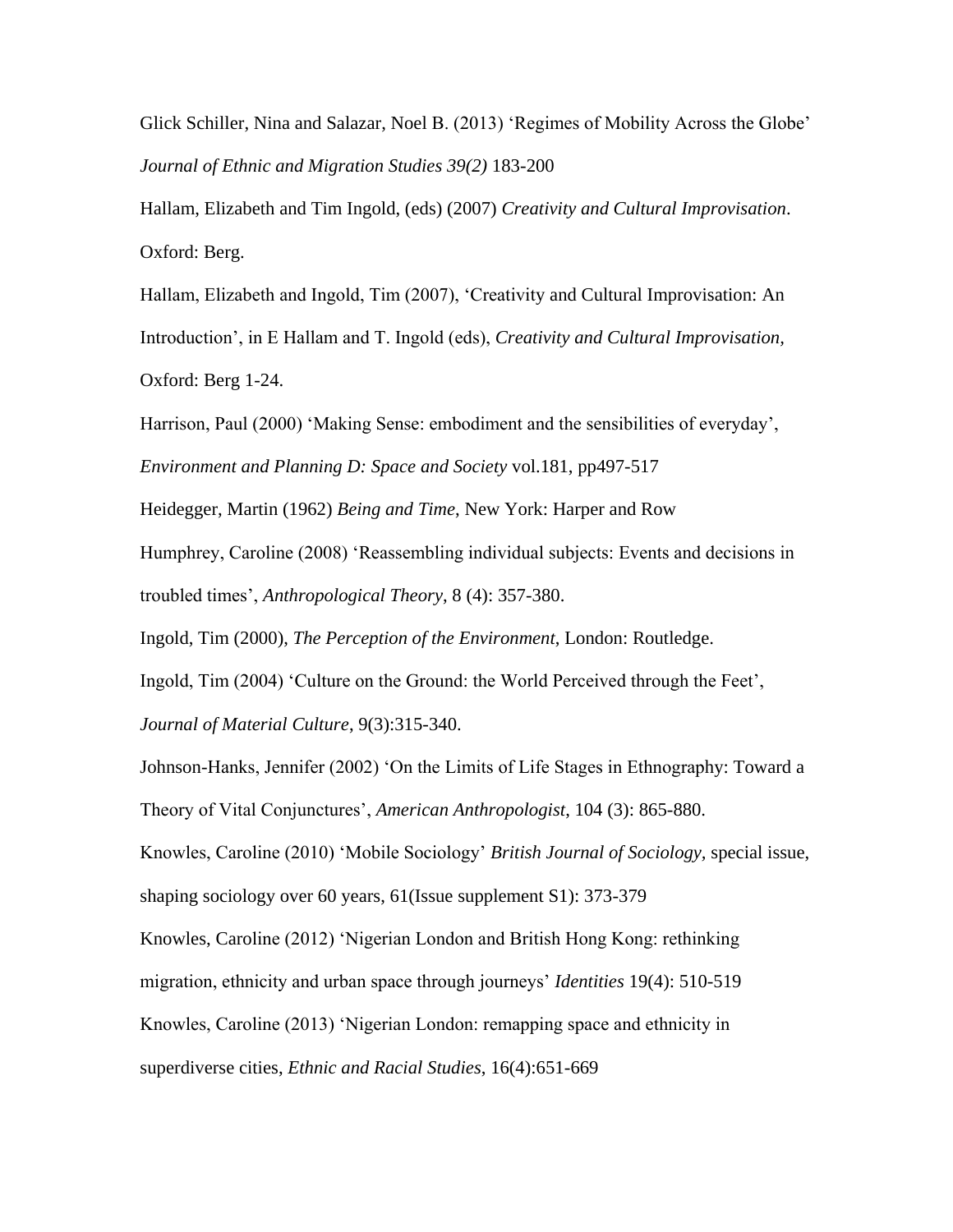Knowles, Caroline (2014a) *Flip-Flop: A Journey Through Globalisation's Backroads,* London: Pluto

Knowles, Caroline (2014b) 'Dancing with bulldozers: migrant life on Beijing's periphery' *City*, 18, (1): 4-57

Knowles, Caroline and Harper, Douglas (2009) *Hong Kong: Migrant Lives, Landscapes and Journeys,* Chicago: University of Chicago Press

Larsen, John; John Urry and Kay Axhausen (2006) *Mobilities, Networks, Geographies*.

Hampshire and Burlington: Ashgate.

Lefebvre, Henri, (1994) *Everyday Life in the Modern World*. New Brunswick:

Transaction Publishers

Lefebvre, Henri (1991), *The Production of Space.* Oxford: Blackwell

Massey, Doreen (2005) *For Space*, London: Sage

Massumi, Brian (2002) 'Navigating Movements: An interview with Brian Massumi', by Mary Zournazi

http//www.brianmassumi.com/interviews/NAVIGATING20MOVEMENTS.pdf

Mead, George H. (1952) *Mind, Self and Society*. Chicago: University of Chicago Press.

Oxford Dictionaries, 'Tack', [https://en.oxforddictionaries.com/definition/tack.](https://en.oxforddictionaries.com/definition/tack)

Downloaded November 1, 2016.

Salazar, Noel B. (2016) 'Introduction, Keywords of Mobility: What's in a Name?' In

Noel B. Salazar and Kiren Jayaram (eds) *Keywords of Mobility: Critical Engagements*,

Oxford, New York: Berghahn Books, 1-12

Shotter, John (1997) 'The Social Construction of our Inner Selves', *Journal of* 

*Constructionist Psychology,* 10: 7-24.